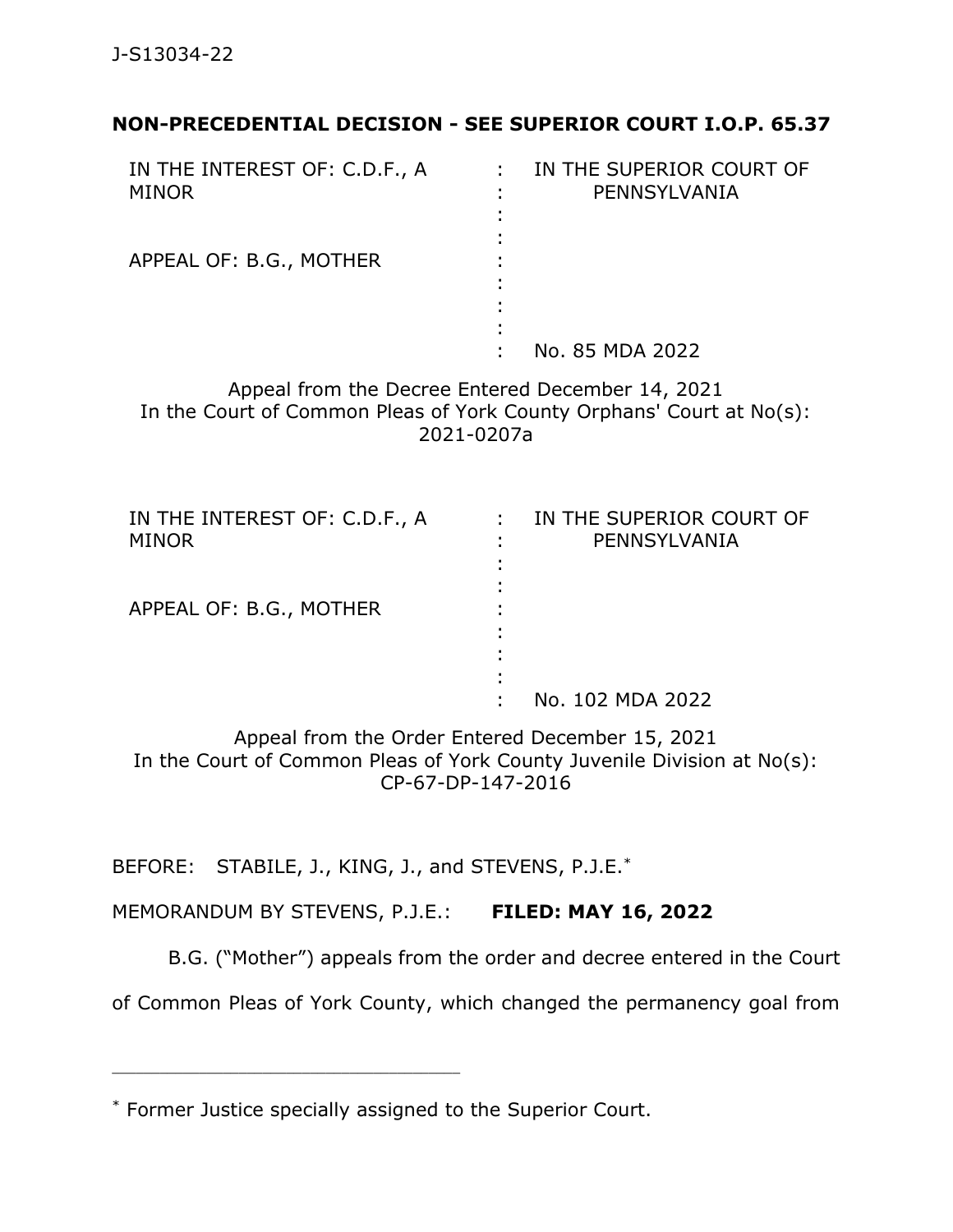reunification to adoption and involuntarily terminated her parental rights to her minor son ("Child"). After a careful review, we affirm.

The relevant facts and procedural history are as follows: On August 26, 2019, the York County Office of Children, Youth, and Families ("the Agency") filed an application for emergency protective custody as to Child on the basis he was without proper care or control. The Agency averred that, on August 26, 2019, it received a referral that Mother, who was on probation, was arrested for loitering and prowling, and she was confined to the York County Prison.

In this same incident, Mother's paramour was charged with driving while under the influence of alcohol, as well as loitering and prowling. The incident occurred behind Mother's home, and Child was in the home at the time. Since Child's biological father is deceased and maternal grandmother lives in Georgia, the Agency was unable to find any relative resources to care for Child.

By order entered on August 27, 2019, the Orphans' Court found sufficient evidence that the return of Child to the home of Mother was not in Child's best interest and would be contrary to his welfare. Thus, the Orphans' Court transferred legal and physical custody of Child to the Agency, and Child was placed in foster care. The Orphans' Court appointed David Cook, Esquire, as the guardian *ad litem* for Child.

On August 29, 2019, the Orphans' Court conducted a shelter care hearing, at the conclusion of which the Court held that sufficient evidence was

- 2 -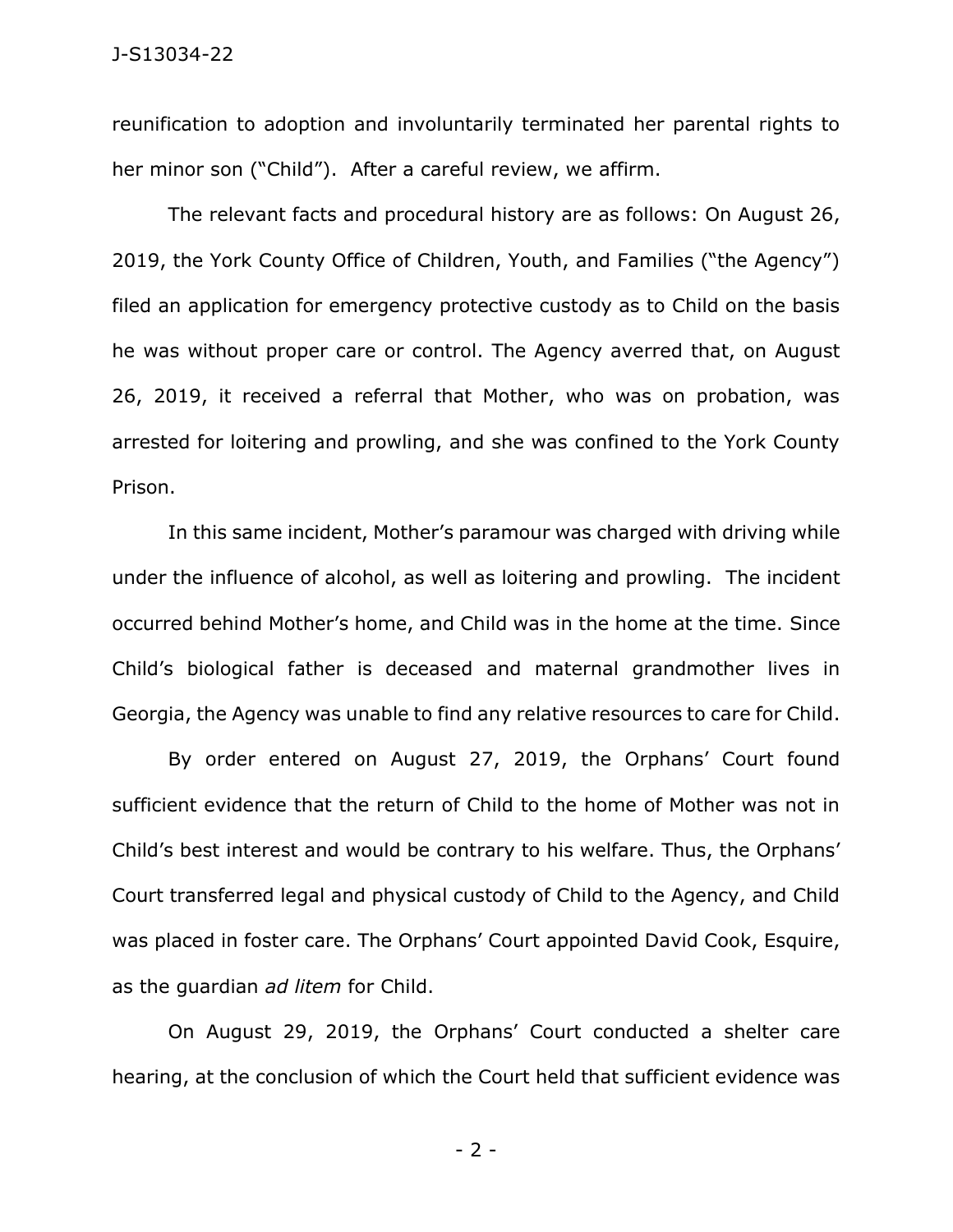presented to prove that the return of Child to Mother was not in Child's best interest. Thus, the Orphans' Court directed that legal and physical custody of Child would remain with the Agency and Mother would have supervised visitation. The Orphans' Court noted Mother had been released from prison; however, the guardian *ad litem* expressed concern that Mother minimizes her criminal and drug history.

On August 30, 2019, the Agency filed a dependency petition; however, the Agency withdrew the petition without prejudice on September 6, 2019. Legal and physical custody of Child was returned to Mother. The Agency continued to monitor the family and provide services.

On February 21, 2020, the Agency filed an application for emergency protective custody as to Child on the basis he was without proper care or control. The Agency averred that Child has mental health and behavior concerns for which he takes prescribed medicines. The Agency further averred Mother's paramour resides with Mother and Child, and the Agency has concerns about domestic violence, which occurs between Mother and her paramour. The Agency indicated Mother has sustained black eyes and bruises from incidents related to domestic violence, and Child has expressed that he is afraid of Mother's paramour.

The Agency alleged Mother lost her job at the beginning of 2020, Mother's paramour threw away Child's bed, and Mother voluntarily gave guardianship of Child to the prior foster parents in mid-January 2020.

- 3 -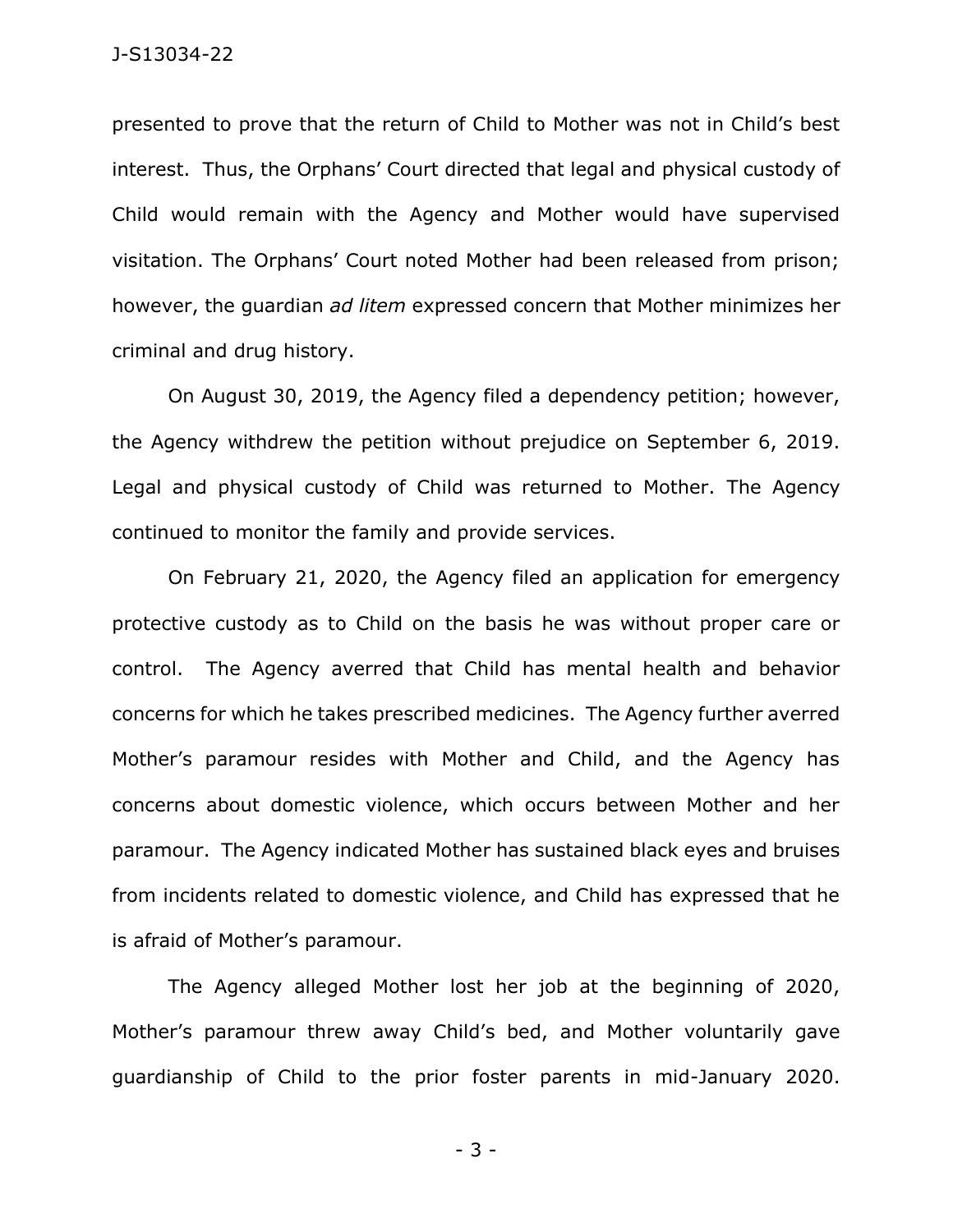However, the foster parents subsequently expressed an unwillingness to continue to care for Child. Thus, since the Agency was unable to identify any relatives to care for Child, the Agency sought emergency protective custody of Child.

By order entered on February 21, 2020, the Orphans' Court found sufficient evidence that the return of Child to the home of Mother was not in Child's best interest and would be contrary to his welfare. Therefore, the Orphans' Court transferred legal and physical custody of Child to the Agency, and Child was placed in foster care. The Orphans' Court appointed David Cook, Esquire, as the guardian *ad litem* for Child.

On February 24, 2020, the Orphans' Court conducted a shelter care hearing, at the conclusion of which the Court held sufficient evidence was presented to prove that the return of Child to Mother was not in Child's best interest. Thus, the Orphans' Court directed that legal and physical custody of Child would remain with the Agency and Mother would have supervised visitation. The Orphans' Court found Mother was unemployed, searching for housing, and taking Suboxone.

On February 25, 2020, the Agency filed a dependency petition raising similar allegations as were made in the February 21, 2020, application for emergency protective custody. The Agency noted Child had been placed with a new foster family.

- 4 -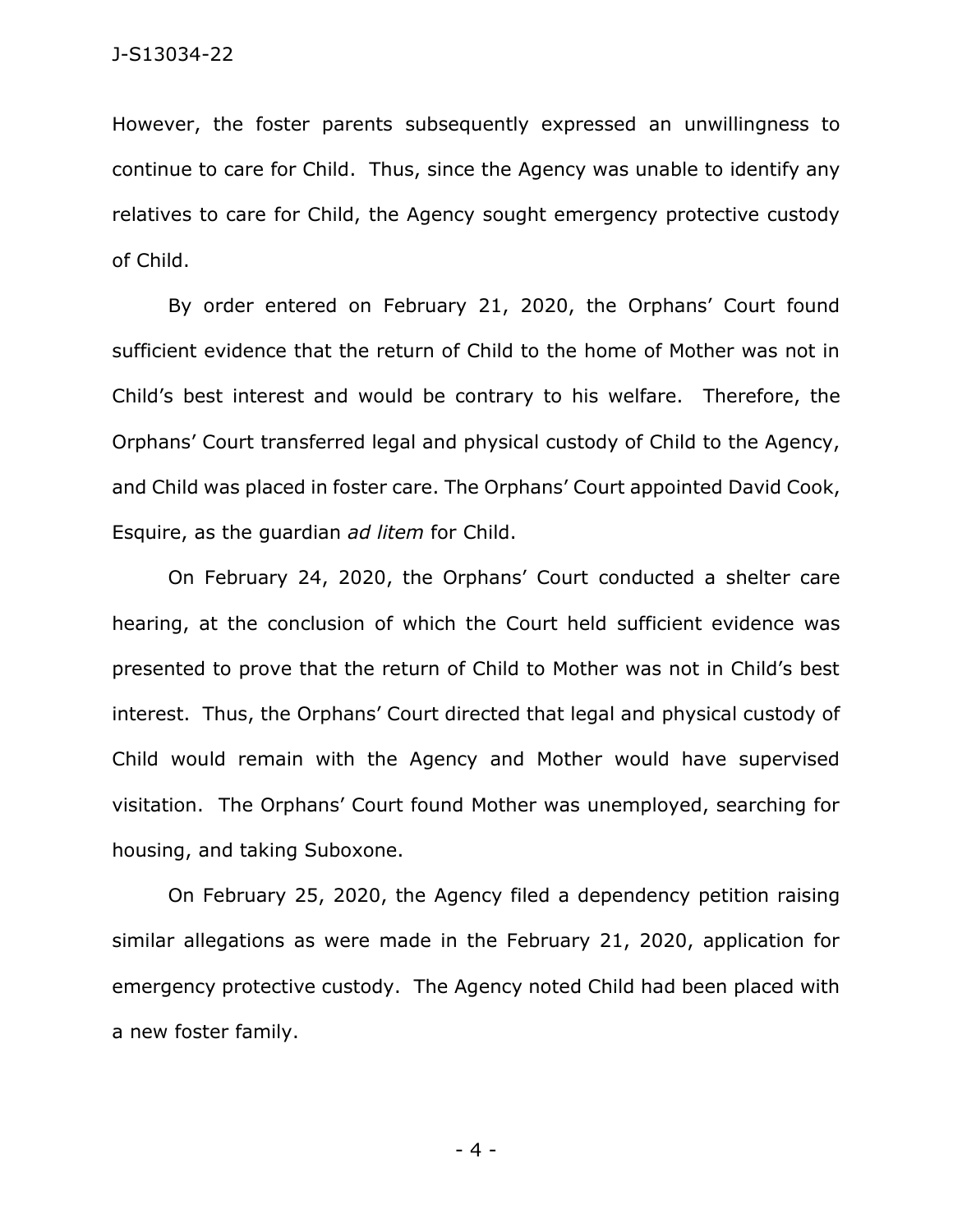On March 3, 2020, the Orphans' Court held a dependency hearing, at the conclusion of which the Court found by clear and convincing evidence that Child is without proper care or control, subsistence, education, or other care or control necessary for his physical, mental, or emotional heath. Thus, the Orphans' Court found Child to be a dependent child.

The Orphans' Court held that, based upon findings of abuse, neglect, or dependency of Child, it is in Child's best interest for him to be removed from Mother's home; however, the Orphans' Court set the goal as return to parent. The Orphans' Court provided several goals for Mother, including parenting capacity assessment, random drug and alcohol testing, in-home team, drug and alcohol counseling, mental health counseling, and summer camp/day care planning.

Following a hearing, on August 4, 2020, the Orphans' Court filed a permanency review order wherein the Court indicated it had consulted with Child, and the views of Child had been ascertained by the guardian *ad litem*. 1 Child expressed he was anxious to return home with Mother. However, the Orphans' Court noted Mother had been minimally compliant with the permanency plan.

On November 9, 2020, Mother petitioned for the appointment of counsel; however, concluding her income exceeded the guideline amount for

\_\_\_\_\_\_\_\_\_\_\_\_\_\_\_\_\_\_\_\_\_\_\_\_\_\_\_\_\_\_\_\_\_\_\_\_\_\_\_\_\_\_\_\_

<sup>&</sup>lt;sup>1</sup> Child was born in October of 2012, and thus, he was seven years old at the time of this hearing.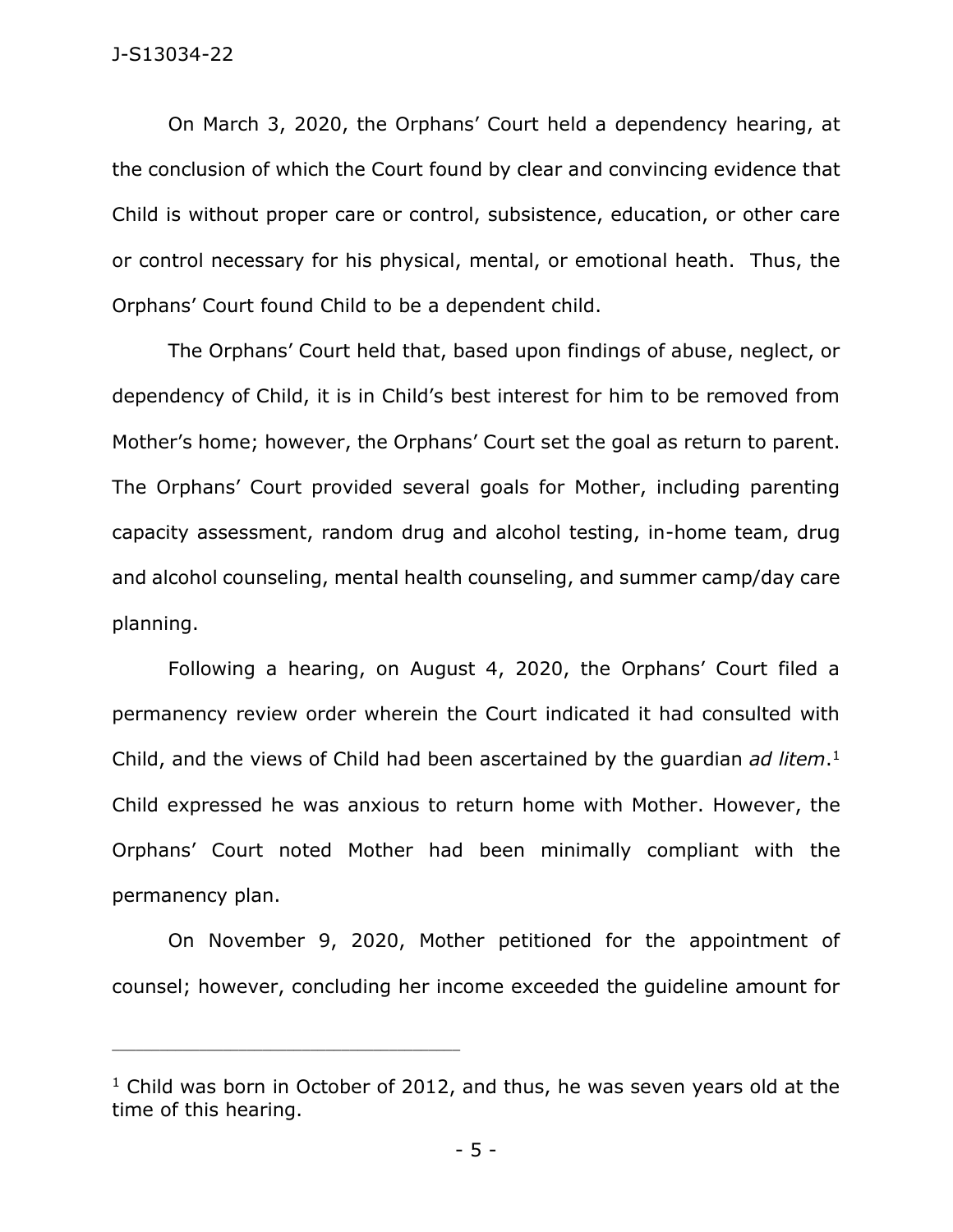court-appointed counsel, the Orphans' Court denied the petition. On May 17, 2021, Mother filed a second petition, and, concluding she met the guideline amounts, the Orphans' Court appointed counsel to represent Mother.

The Orphans' Court held numerous status review and permanency review hearings, and the Court entered orders on November 17, 2020, February 12, 2021, June 8, 2021, and July 27, 2021. In each of these orders, the Orphans' Court determined the placement of Child continued to be necessary and appropriate. In the November 17, 2020, order, the Orphans' Court found Mother moderately compliant with the permanency plan. However, in the subsequent orders, the Orphans' Court found Mother minimally compliant with the permanency plan. The goal continued to be to return Child to Mother. In the July 27, 2021, order, the Orphans' Court directed that the Agency place Child in a residential treatment facility so that he could receive psychiatric care and treatment.

On August 10, 2021, the Agency filed a motion for modification of placement seeking to have Child placed in in-patient hospitalization, and on that same date, the Orphans' Court granted the motion.

On September 27, 2021, the Agency filed a petition for a hearing to change the court-ordered goal from reunification to adoption pursuant to the Juvenile Act, 42 Pa.C.S.A. §§ 6301-6365. On September 28, 2021, the Agency filed a petition to involuntarily terminate the parental rights of Mother under 23 Pa.C.S.A. § 2511(a)(1), (2), (5), (8), and (b).

- 6 -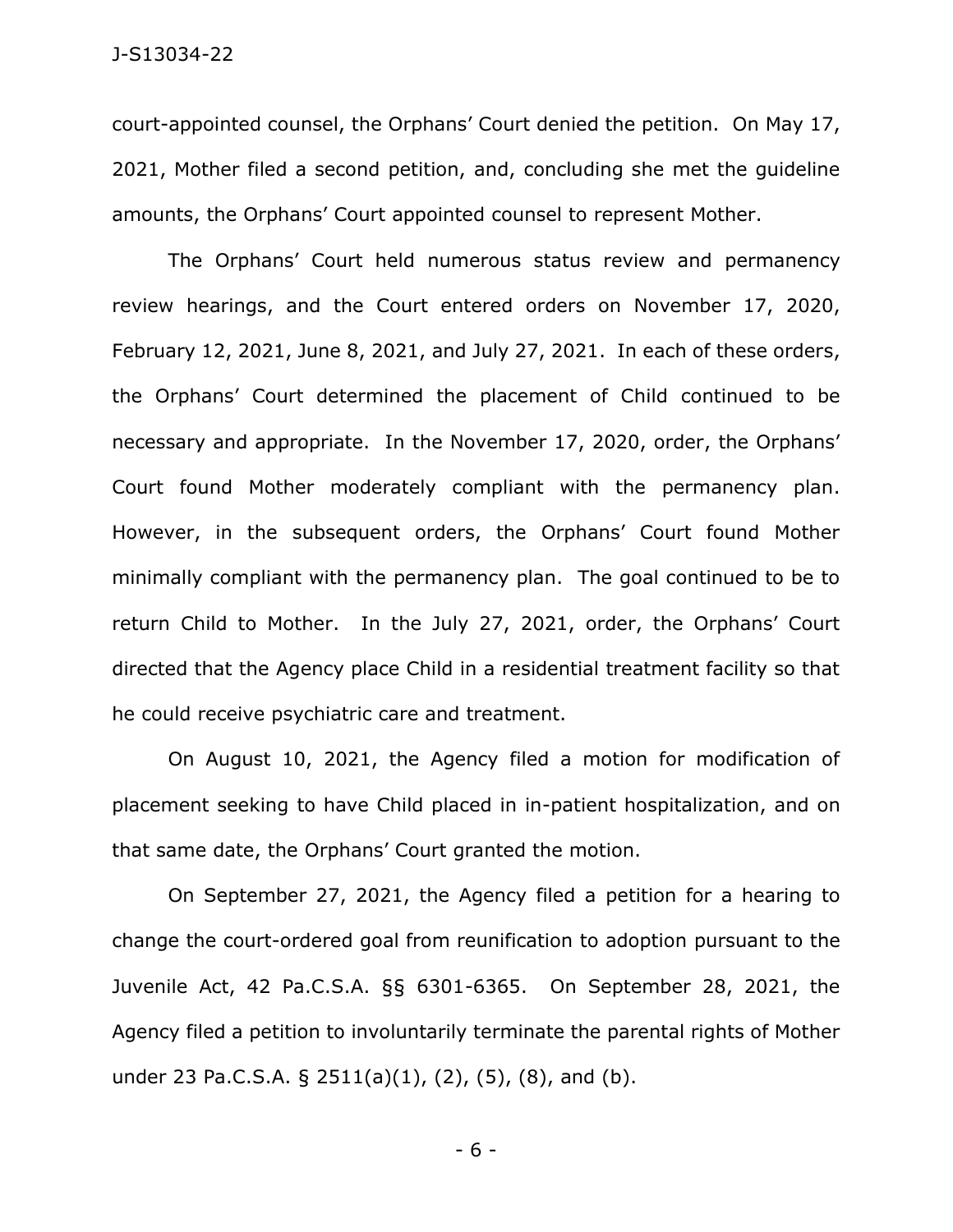The Orphan's Court combined the matters and held a two-day hearing (December 9 and 14, 2021) on both petitions. At the hearings, Child was represented by Attorney Cook as the guardian *ad litem*, as well as Carolyn J. Pugh, Esquire, as his legal counsel. Thomas W. Gregory, Jr., Esquire, represented Mother, who was present at the hearings.

Krystyn Wartluft, who is an outpatient therapist and case management supervisor at Pennsylvania Counseling Services-York Psychiatric ("Pennsylvania Counseling"), testified she has a master's degree in addiction and co-occurring disorders. N.T., 12/9/21, at 14. She confirmed Mother is her client, and she conducted an initial drug and alcohol evaluation on Mother in September of 2021. *Id.* at 15.

During the initial evaluation, Ms. Wartluft concluded Mother was a good candidate for the women's trauma group, and Mother began to attend the group on October 7, 2021. *Id.* The group meets once a week for two hours, and Mother attends regularly. *Id.* Ms. Wartluft testified Mother met with her individually once a week, and sometimes twice a week, for forty minutes to an hour. *Id.* 

Ms. Wartluft testified she is addressing several issues with Mother, including PTSD, substance abuse, relationship skills, healthy boundaries, time management, coping skills, and co-dependency issues. *Id.* at 16. Ms. Wartluft described Mother as a "group leader" and indicated she has "made quite a bit of progress." *Id.* 

- 7 -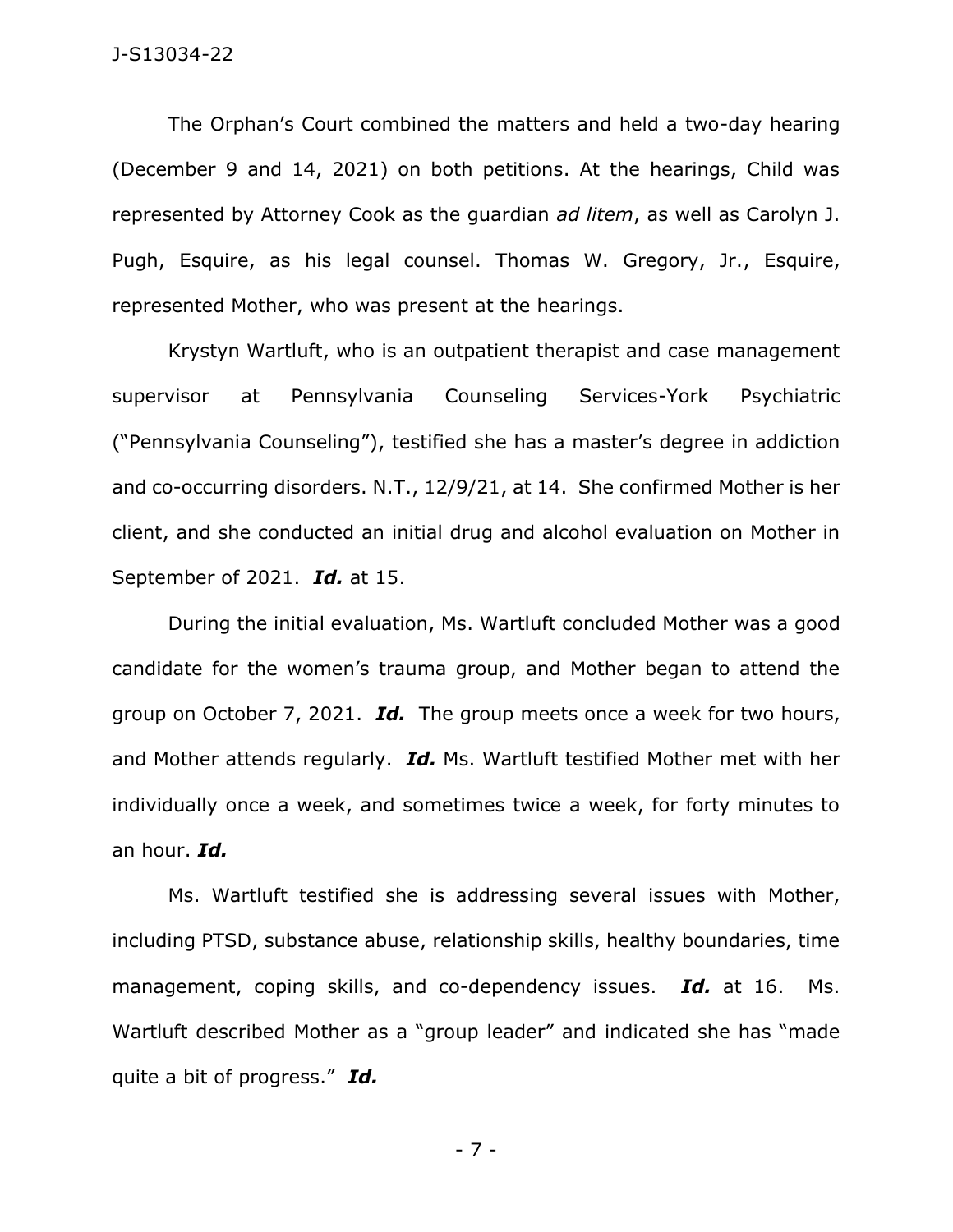Ms. Wartluft admitted that, at the beginning of treatment, Mother underwent a drug and alcohol test, and she tested positive for an unprescribed methamphetamine. *Id.* at 17, 22. Ms. Wartluft indicated Mother shared with her that she had a relapse just prior to starting treatment; however, Mother did not test positive in any subsequent tests given under Ms. Wartluft's direction. *Id.* at 17-18. Ms. Wartluft testified Mother was compliant with her treatment plan and the recommendations made by Pennsylvania Counseling. Id. at 19. She admitted she did not "deal with any parenting issues" as it relates to Mother. *Id.* at 20.

Ms. Wartluft clarified Mother began treatment with her "the last week of September[,]" which was near the time the Agency filed its petition for termination on September 28, 2021. *Id.* at 21. Ms. Wartluft admitted Mother was diagnosed with opiate dependency, methamphetamine dependency, cocaine abuse, an anxiety disorder, and depression. *Id.* at 22. Ms. Wartluft indicated she was unaware that, on November 12, 2021, Mother tested positive for amphetamines and alcohol through testing given by Averhealth; however, Ms. Wartluft indicated Mother had a prescription for amphetamines. Id. at 23-24. She admitted Mother did not inform her that DUI charges were filed against her in Adams County on August 25, 2021. *Id.* at 25. Ms. Wartluft acknowledged that it was not in Mother's best interest for her to withhold this information. *Id.*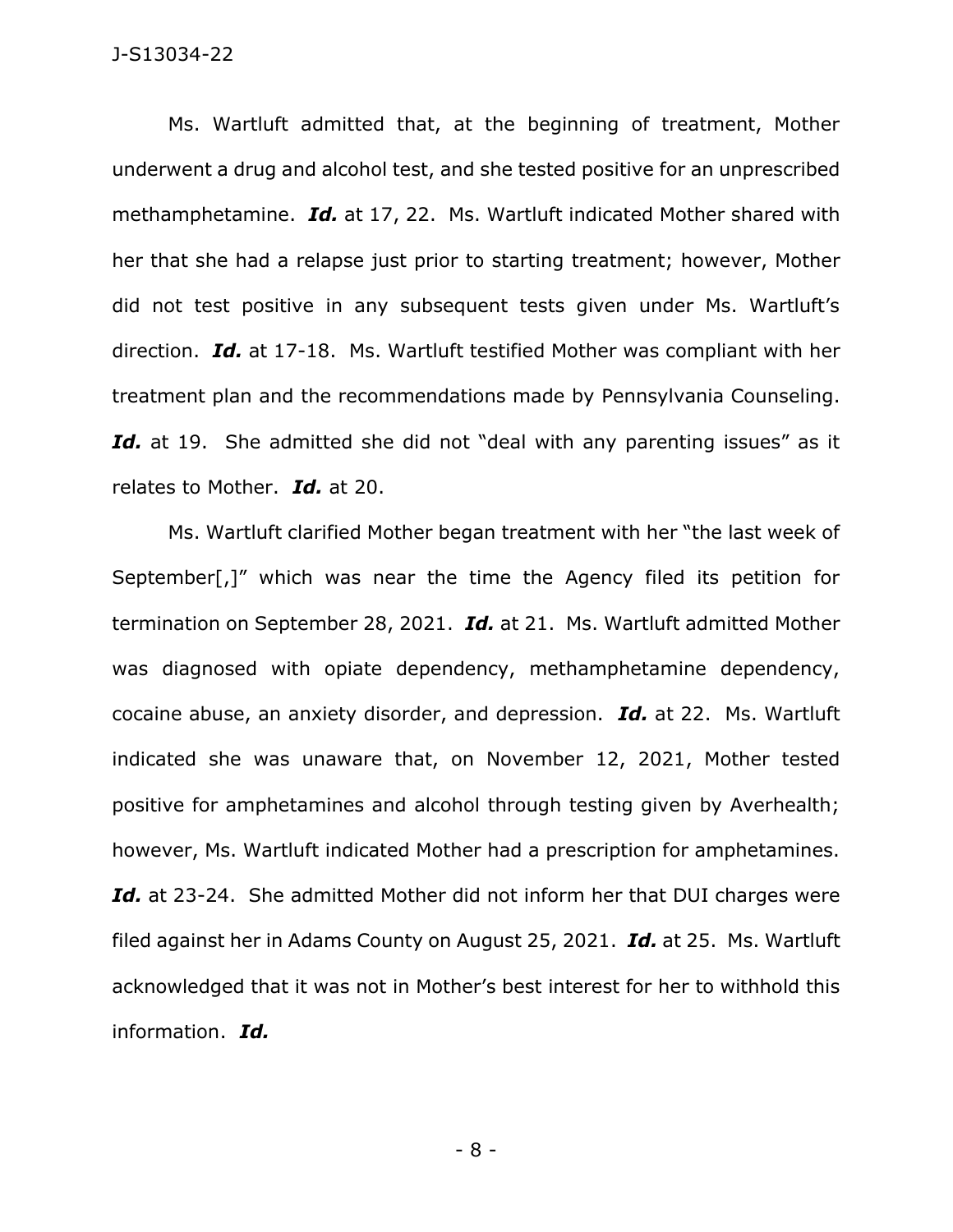Ms. Wartluft testified Mother disclosed prior to treatment that she had a history of inpatient at Bowling Green in 2016, outpatient treatment at Colonial House in 2016, outpatient treatment at Wellspan in 2018 and 2021, outpatient treatment at TruNorth in 2021, and mental health counseling at Meadowlands in 2020. *Id.* at 27. Ms. Wartluft testified Mother reported she had successfully completed these programs; however, Pennsylvania Counseling did not verify Mother's assertion. *Id.* 

Ms. Wartluft testified Mother has been prescribed Adderall, Sublocade, Clonidine, and Prozac. *Id.* at 29. Ms. Wartluft is planning to discontinue Mother's use of Adderall as it could be "dangerous for her recovery." *Id.* at 28.

The Orphans' Court held a discussion with Child in chambers with the attorneys present. Child reported he attends school at Hoffman Homes, $<sup>2</sup>$  and</sup> it is "going good." *Id.* at 34. Child indicated he is involved in creative therapy, and he enjoys riding horses. *Id.* He has also taken art and music. *Id.* at 35.

The Orphans' Court asked Child whether, after he leaves Hoffman Homes, he would like to live with a "nice foster family or back with your mom." Id. at 36. Child responded he wants to live with Mother because he "love<sup>[s]</sup> her." *Id.* Child testified he feels safe with Mother, but he does not feel safe

\_\_\_\_\_\_\_\_\_\_\_\_\_\_\_\_\_\_\_\_\_\_\_\_\_\_\_\_\_\_\_\_\_\_\_\_\_\_\_\_\_\_\_\_

<sup>&</sup>lt;sup>2</sup> Hoffman Homes is a psychiatric residential treatment center for youth.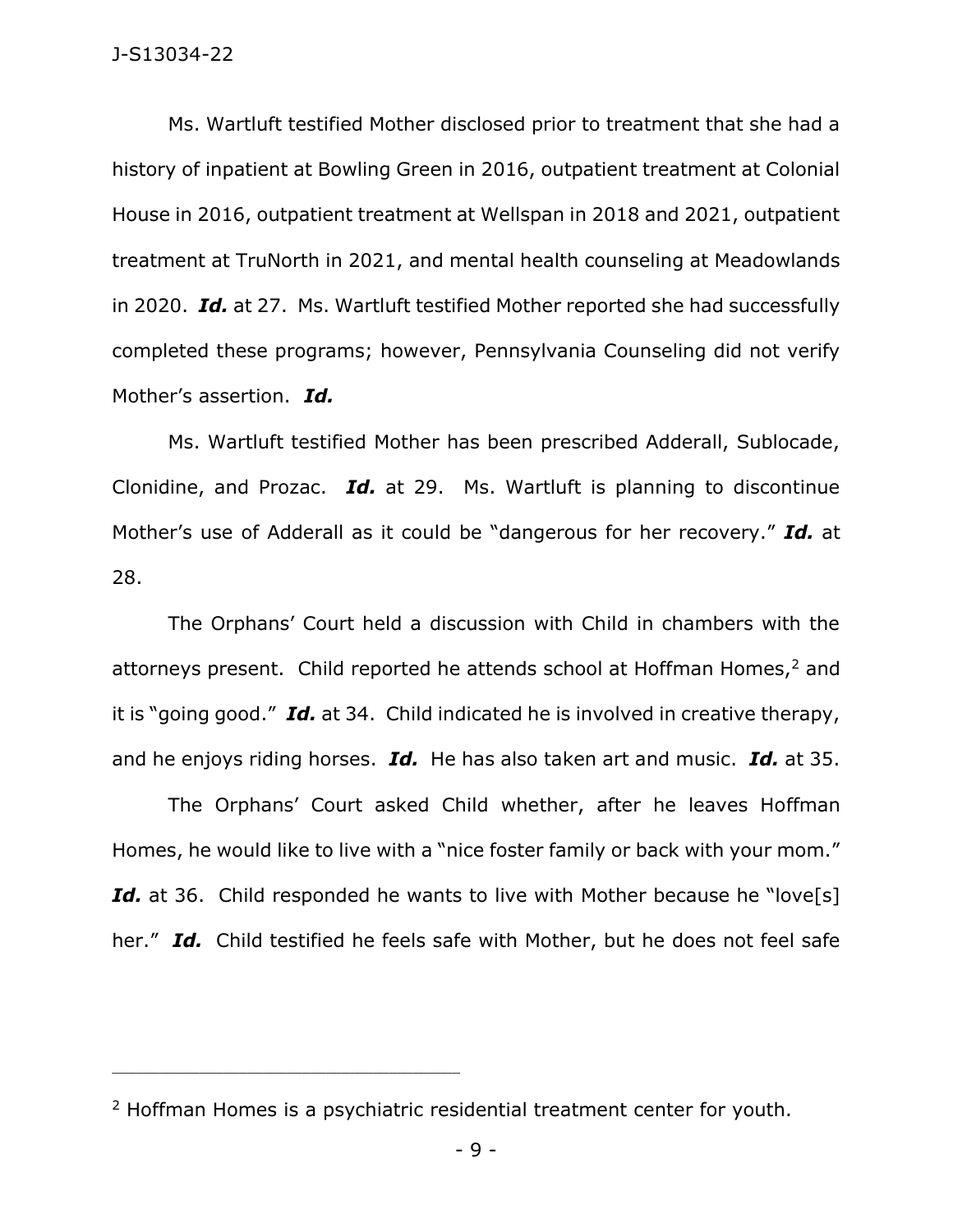with her paramour. *Id.* He indicated that, if Mother did not live with her paramour, he would feel "very safe" with Mother. *Id.* 

Child admitted there were times when Mother took substances, which made it difficult for her to take care of him. *Id.* at 37. He indicated that, if he could visit with Mother while living with someone else, he would "be fine with that." *Id.* However, he testified it "would be better" if he could live with Mother. *Id.* Child testified he "really love[s] [his] mom and [his] first choice would be to be with her if she was safe." *Id.* at 40.

Katie Bozart, who is a family advocate through Catholic Charities York Intensive Family Services ("Catholic Charities"), testified she assists clients in accomplishing various treatment plan goals, which typically involve parenting issues. *Id.* at 46-47. Catholic Charities opened up services with Mother on December 8, 2020, and Ms. Bozart began working with Mother on December 21, 2020. *Id.* at 47. Ms. Bozart clarified she was part of a team. She and her co-worker, Christianne Brennan, who was a family therapist, worked on Mother's case. *Id.* Ms. Bozart confirmed Catholic Charities stopped involvement with Mother on June 8, 2021, as she was non-compliant with her goals. *Id.* 

Ms. Bozart indicated that, on June 3, 2021, there were concerns Mother was under the influence. *Id.* at 48. She noted that, during supervised visitation with Child, Mother appeared to be disoriented, and Child "appeared to be picking up [on the fact] that Mother was not herself." *Id.* Ms. Bozart's

- 10 -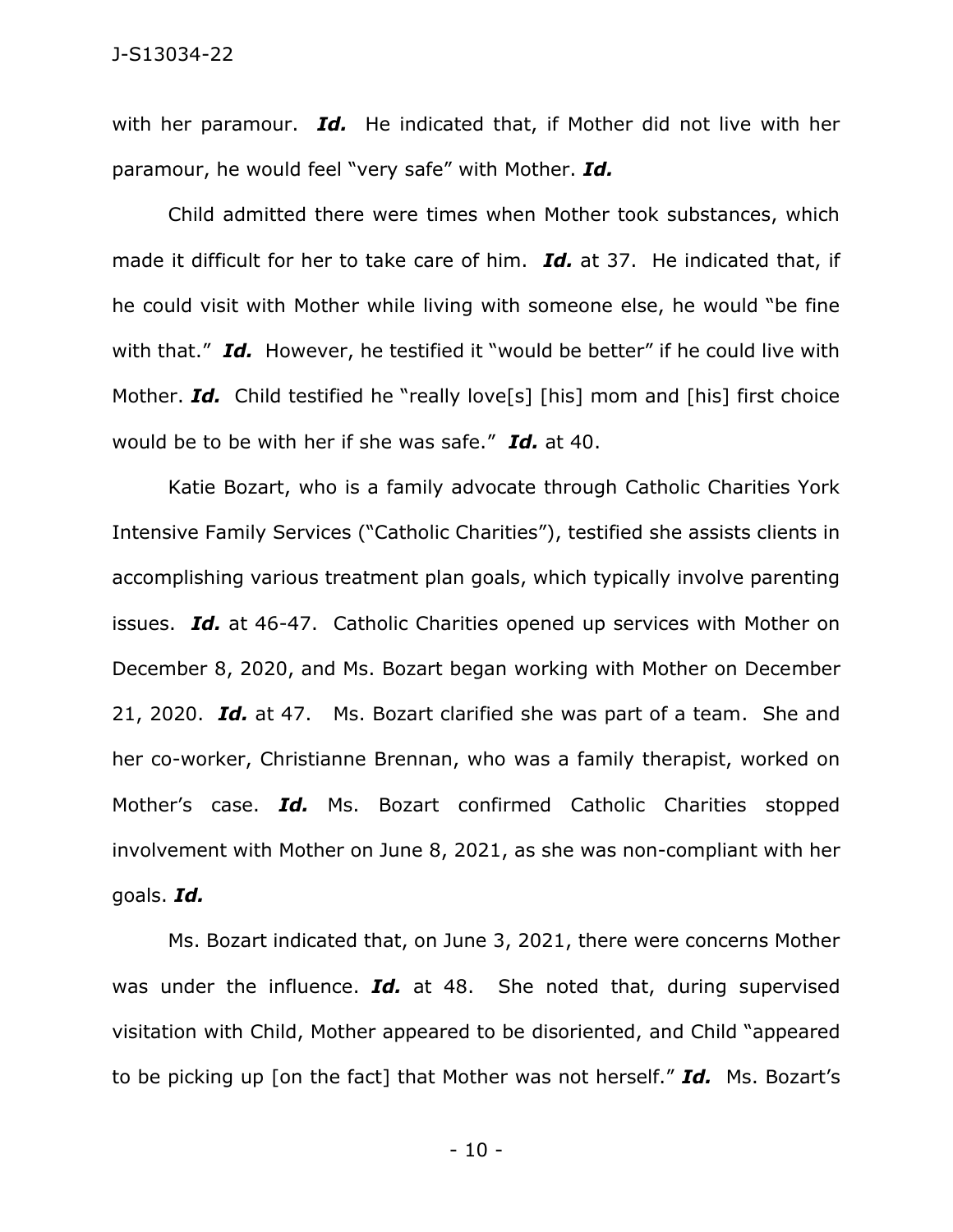co-worker entered the room, confirmed Ms. Bozart's suspicions, and agreed the visit should be canceled. *Id.* 

Ms. Bozart testified that, throughout Mother's involvement with Catholic Charities, Mother was not transparent regarding her drug and alcohol consumption. *Id.* She indicated that, based on Mother's behavior, there were several occasions when she believed Mother was under the influence of alcohol or drugs; however, she could not confirm Mother's use. *Id.* She indicated Mother often told her she was "free of drugs and alcohol;" however, she eventually admitted to using alcohol. *Id.* at 49. Ms. Bozart testified Mother was not compliant with the required Averhealth testing, and when she was compliant, she tested positive for alcohol. *Id.* However, Mother claimed she tested positive because of "her proteins due to a health issue." *Id.* at 61. On this basis, Catholic Charities concluded Mother was not being transparent about her use of drugs and alcohol. *Id.* 

Regarding Mother's obligations to attend sessions with the Catholic Charities' team, Ms. Bozart testified Mother was "inconsistent." *Id.* at 50. She testified that, during her involvement with Mother, Mother had "three different jobs." *Id.* Her changes in work directly impacted her schedule and ability to attend sessions, as well as attend scheduled visitation with Child. Id. Ms. Bozart indicated the team worked to accommodate the changes by holding some of the visits via Zoom; however, it "ultimately did appear to

- 11 -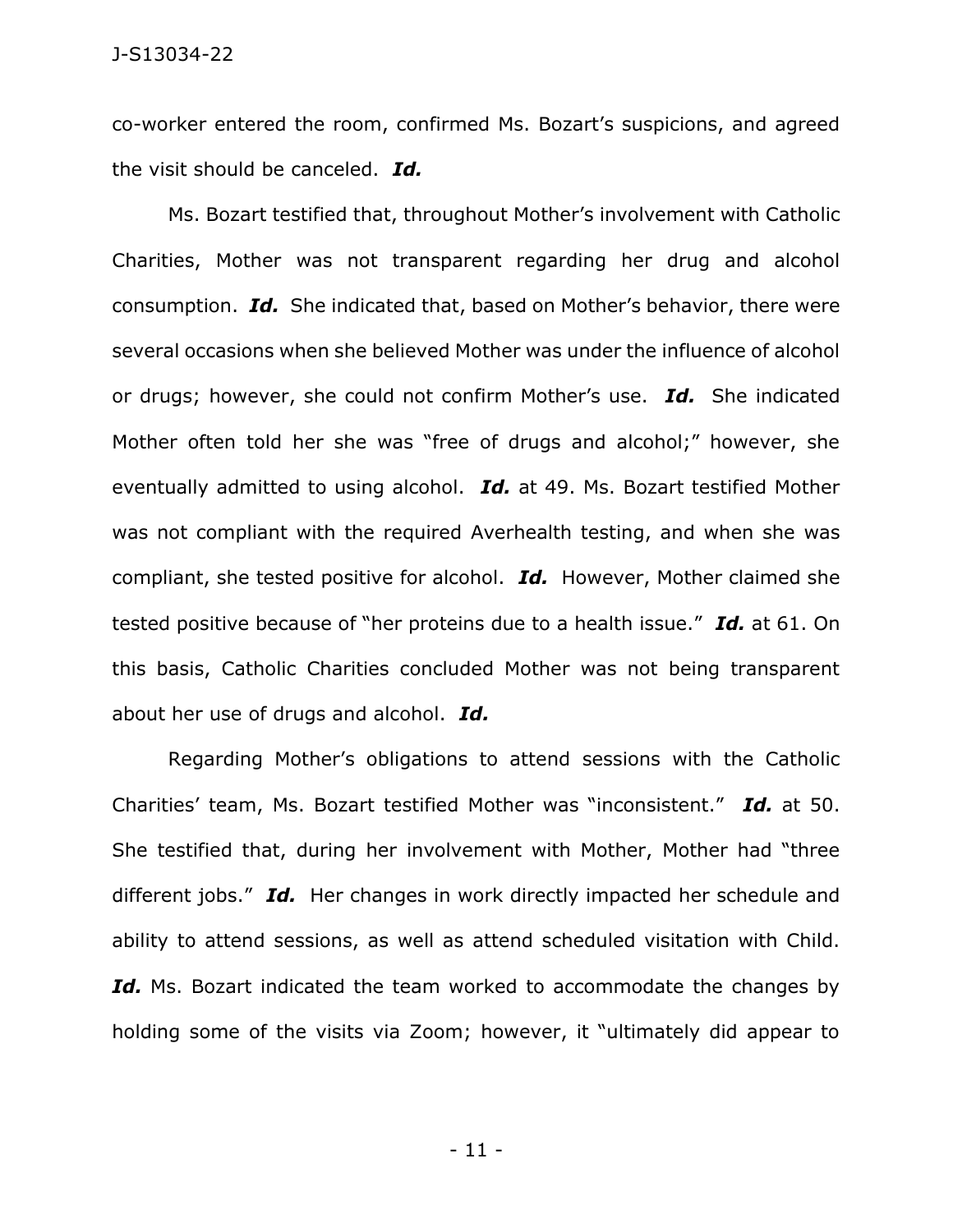impact [Child]." *Id.* She noted he became upset by the Zoom visitation and engaged in "escalating behaviors." *Id.* at 51.

Ms. Bozart testified that, on May 5, 2021, during a visit Child had with Mother at Mother's home, Mother had a wristwatch, which Child wanted to keep. *Id.* When Mother told him that he could not keep it, Child had a tantrum and fled Mother's home. *Id.* Ms. Bozart indicated she called the police, and after Child was located, he was taken back to the foster home. *Id.* at 52. Ms. Bozart testified that, because of this incident, the "professionals agreed…that visitations were no longer to take place in the community setting or at [M]other's home." *Id.* Thus, visits between Mother and Child were thereafter held at the Catholic Charities' offices. *Id.* 

Ms. Bozart indicated Mother had no periods of unsupervised or partially supervised visits with Child. *Id.* She noted the impediment to such visitation was Child's behaviors and Mother's inability to manage the behaviors. *Id.*  Ms. Bozart testified "[t]here were concerns regarding [Mother] having appropriate expectations and use of appropriate discipline." *Id.* She indicated Mother "appeared to struggle to follow through regarding those—establishing those expectations and implementation of consequences." *Id.* In this regard, Mother tried "to appeal to [Child's] emotions or reward negative behaviors." Id. She noted Mother's "structure was very lax[,] [a]nd [Child] really needed those specific structures[.]" *Id.* at 53.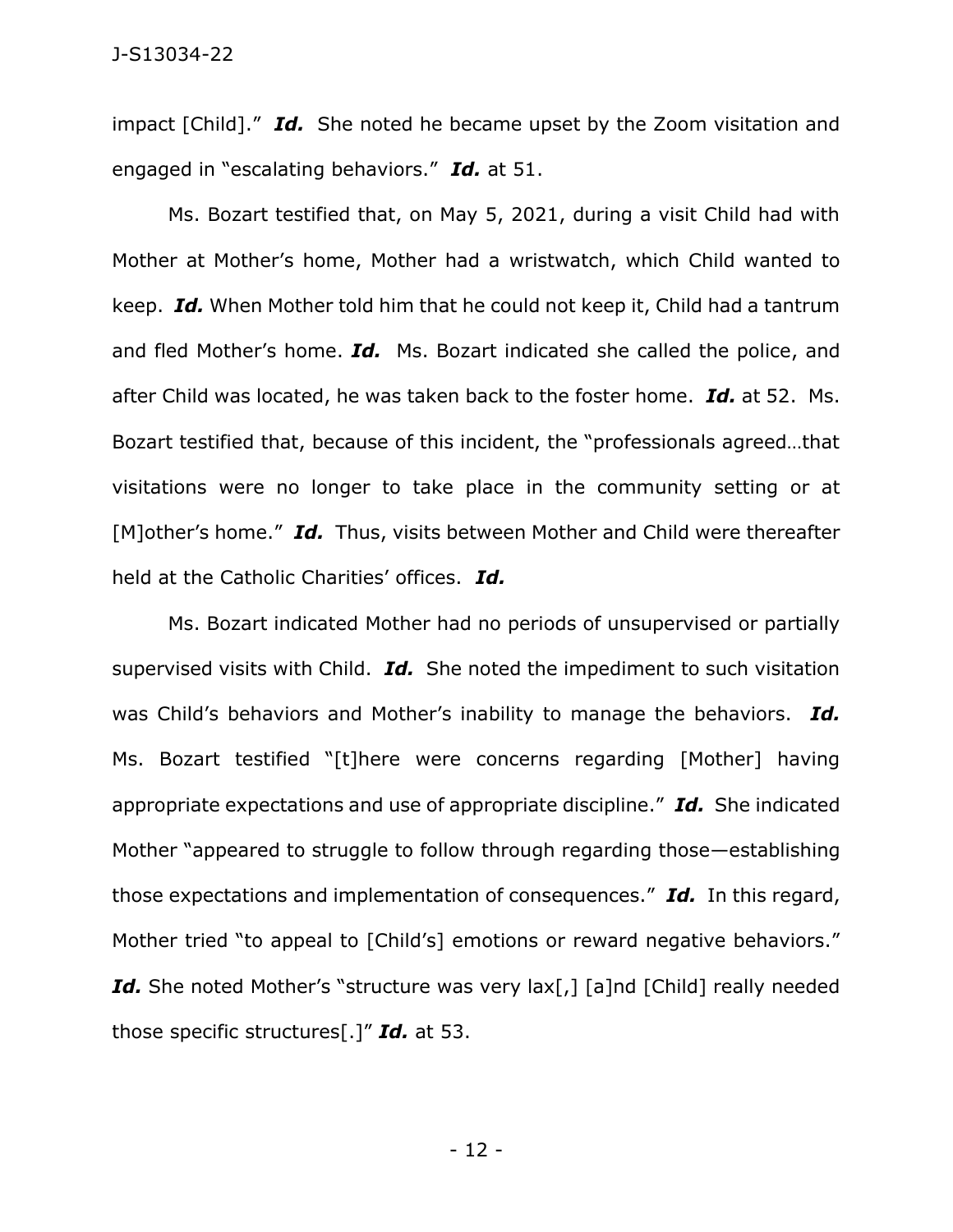Ms. Bozart testified there were concerns regarding Child's use of technology, as well as Mother providing Child with the technology. *Id.* She indicated that, at one point, Child's cell phone was removed from his use because he used it to contact Mother and then exhibited poor "behaviors stemming from that." *Id.* at 53-54. After the cell phone was taken from Child, Mother purchased Child an electronic tablet, and the tablet was removed from Child's use because he used it to view pornographic images. *Id.* at 54. He also used the tablet to contact Mother, and he then exhibited poor "behaviors stemming from that[,]" as well as stole the foster family's credit card to purchase games for the tablet. *Id.* at 54-55. Ms. Bozart testified Mother then purchased a television for Child, and this negatively impacted Child's behavior in the foster home. *Id.* 

Ms. Bozart testified she and the family therapist had multiple conversations with Mother about not buying gifts for Child; however, Mother continued to do so. *Id.* at 55. She noted Mother continued to bring gifts to Child at every visit. *Id.* at 56. She testified that, when Mother was told about Child's viewing of pornography and unauthorized use of the foster family's credit card, Mother shifted the blame from Child to other individuals. *Id.* at 68. She did not hold Child accountable for his actions, which concerned Ms. Bozart since she had been working on this issue with Mother. *Id.* She also noted there were concerns because Mother would pull Child aside to have "private or secret conversations just between the two of them[.]" *Id.* Despite

- 13 -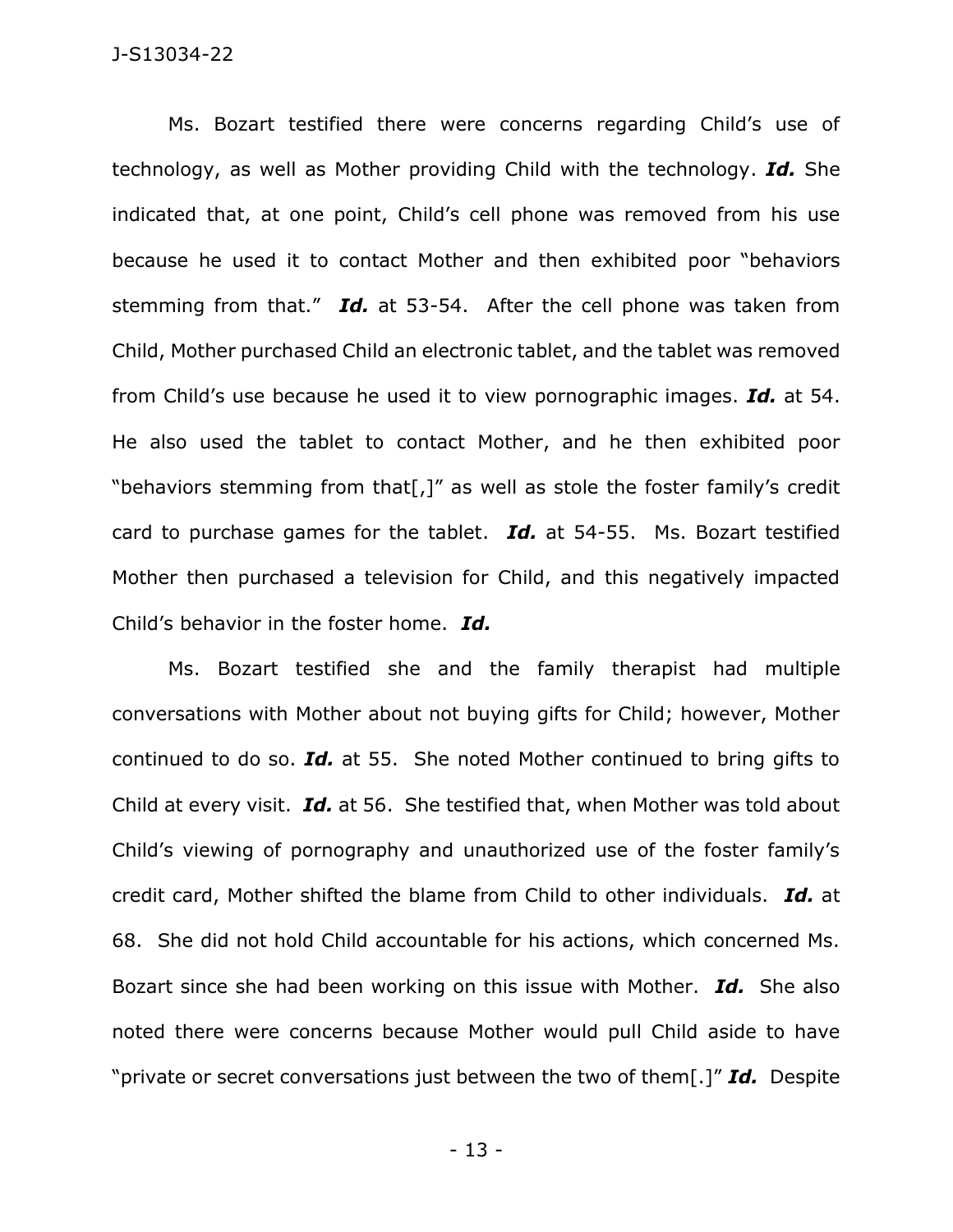being instructed not to engage in this behavior, Mother continued to do so.

*Id.* 

Ms. Bozart testified she received a report that, on June 1, 2021, Mother appeared unexpectedly at the foster home, and the foster parents alleged Mother had Child urinate in a cup. *Id.* at 57. The next day, on June 2, 2021, Ms. Bozart retrieved Child from school and transported him to her office for a visit with Mother. *Id.* Ms. Bozart testified the following exchange occurred between her and Child:

So, I did bring up whether or not he had seen [Mother] over the weekend. He did state that he had seen [Mother]. I asked him if there was something regarding a cup that took place. [Child] appeared to become upset and become emotional and he did tell me he wasn't supposed to say anything. And then [Child] did divulge to me that he had peed in a cup for her when [M]other was present at the home. She had shown up there to drop his bike off. And then [Child] appeared to become upset and afraid, stating that he thought something was wrong with him.

He stated that he had been urinating in cups since he was, what he said, baby, so a younger child. And it's something [Mother] makes him do because there is something wrong with him. He didn't know what was wrong with him, but there was something wrong with him and that is why he was made to urinate in a cup so often. He stated to me that he wasn't supposed to tell anyone and that he was told it was a secret. [Child] then was observed by myself becoming mad and upset for telling the secret to me. He then said that he did not want [Mother] getting in any trouble and that we just need to talk about something else.

*Id.* at 57-58.

Ms. Bozart testified Mother was twenty-five minutes late for the June 2,

2021, visit with Child, and Child appeared to be angry at Mother for being late.

Id. at 58. Ms. Bozart clarified that the bicycle, which Mother dropped off at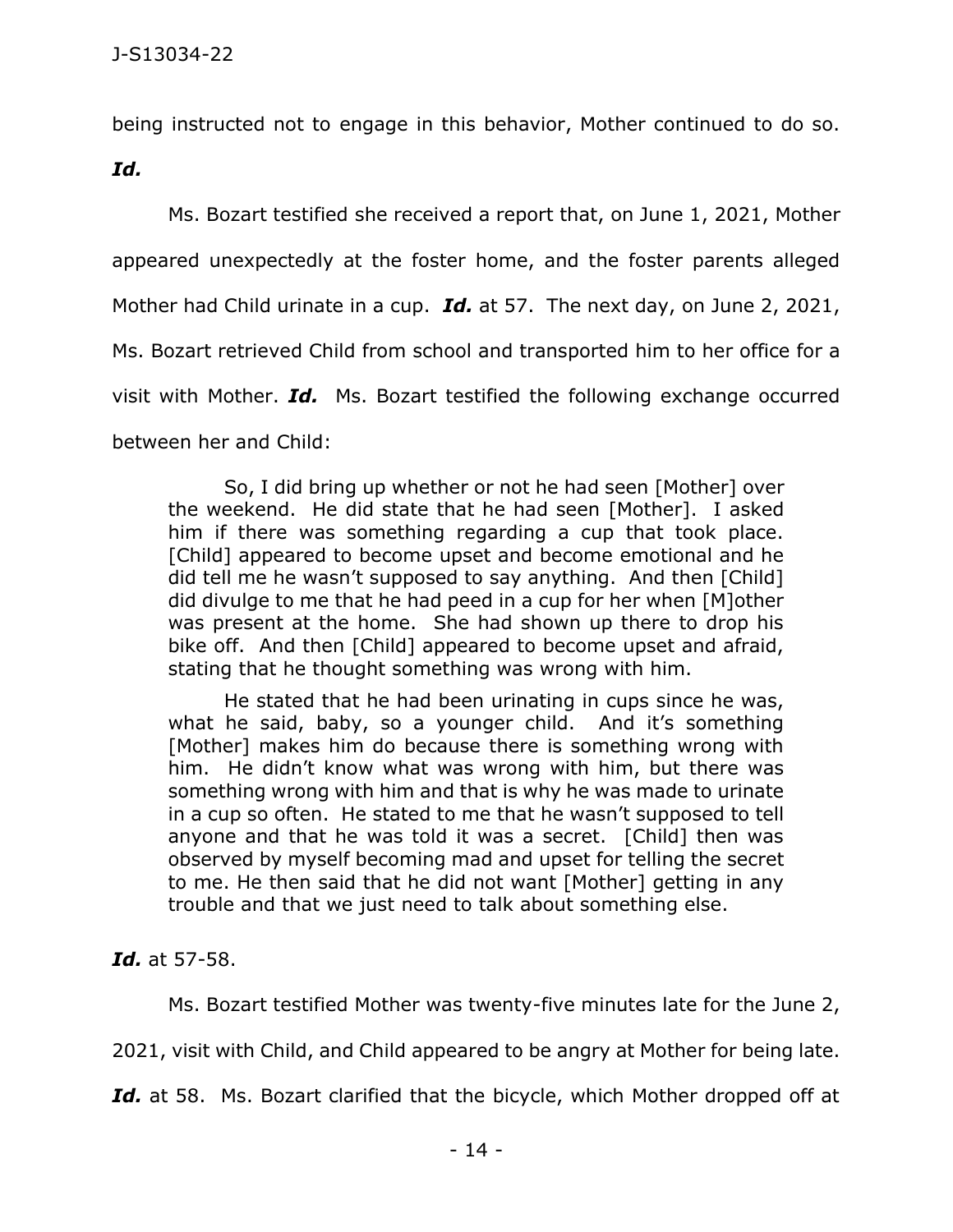the foster home on June 1, 2021, was a "new bike that had been purchased for [Child] by Mother." *Id.* at 59.

Ms. Bozart admitted Child appears to be bonded with Mother. *Id.*  However, "there were concerns raised on the level of co-dependency and at times parentified behaviors exhibited by [Child]. [Child] did demonstrate a great love of his mother and would frequently tell her how much he loves her." Id. at 59-60. Ms. Bozart opined the bond between Child and Mother was not entirely "healthy[,]" which is why she recommended Mother have therapeutic visits with Child to work on the child-parent bond in a healthy manner. *Id.* at 60.

Ms. Bozart testified that, for six months, she supervised approximately fifty visits between Mother and Child. *Id.* at 62-63. She acknowledged Mother did not miss many of the visits; however, some of the visits needed to be changed to Zoom versus in person to accommodate Mother's schedule. *Id.*  at 63. Ms. Bozart reiterated that, during the six months, Mother had three different jobs. *Id.* One of the jobs was in Maryland, which impacted Mother's ability to visit Child. *Id.* 

With regard to the issue of co-dependency, Ms. Bozart testified that, during the visits, Child would "escalate" his behavior, and Mother would be unable to properly "de-escalate" the situation. *Id.* at 72. Mother would resort to promises and not hold him accountable. *Id.* She noted Mother appealed to Child's emotions during visits, and Child became extremely upset if anyone

- 15 -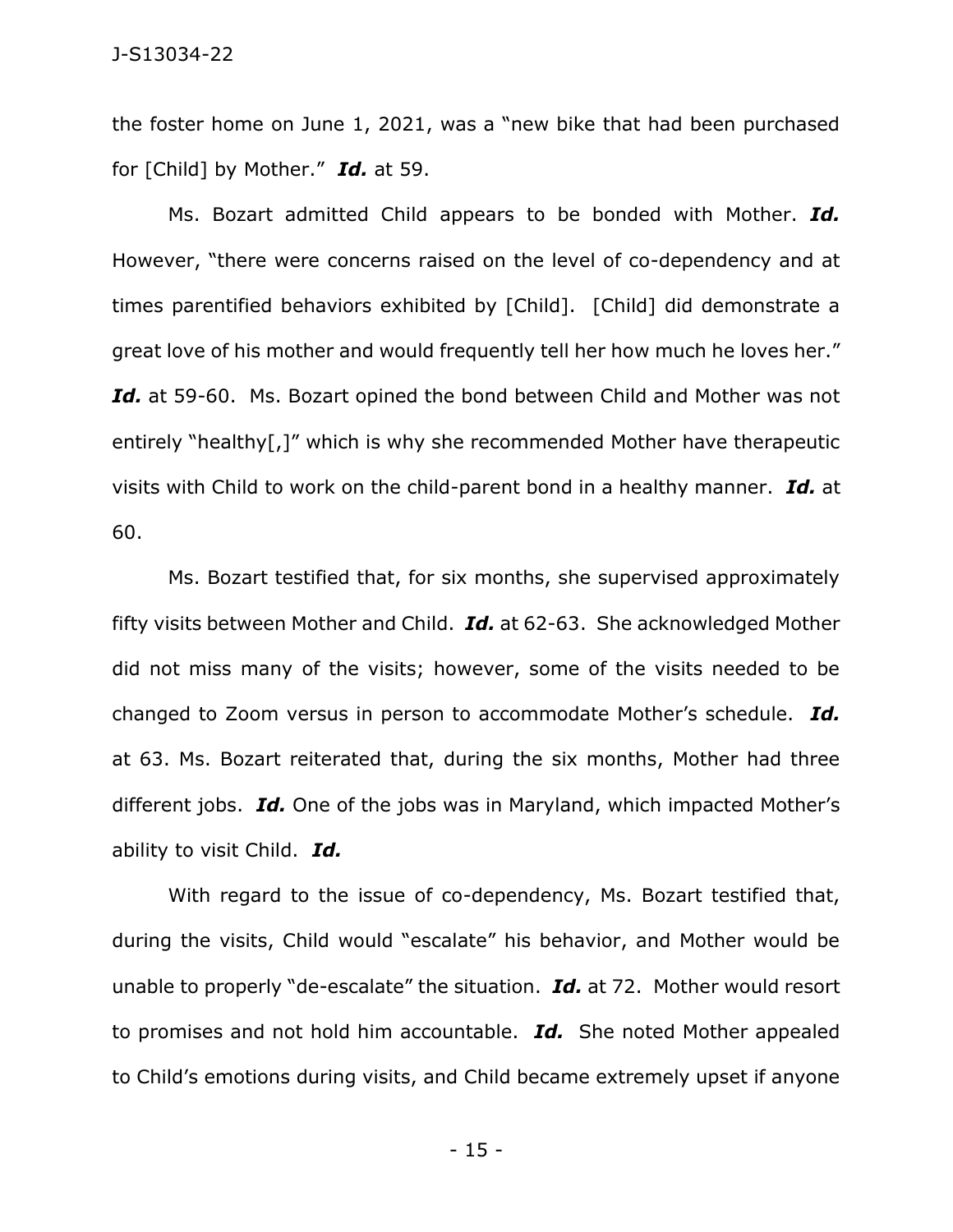touched any belongings given to him by Mother. *Id.* at 74. Ms. Bozart indicated it made it difficult to hold Child accountable while he was at the foster home since the expectations implemented by the foster family were different than Mother's expectations. *Id.* 

Ms. Bozart noted that, when the foster family took the tablet away from Child, he struck people in the household, as well as "acted out aggressively towards one of the pets within the foster home." *Id.* at 75. He had "[m]eltdowns and…engage[d] in some self-injurious behaviors in the form of hitting himself in the head." *Id.* When she spoke to Mother about Child's behaviors, Mother blamed the foster family. *Id.*

Regarding the issue of parentification, Ms. Bozart testified that, although he was quite young, Child was "extremely concerned about his mother and her health and well-being." *Id.* at 76. He would frequently attempt to contact her to "be sure she was okay." *Id.* When Mother was emotional, it would directly impact Child as "he thought he needed to make it better." *Id.* Ms. Bozart opined it was "concerning" that Child felt he needed to undertake the role as caregiver to Mother. *Id.* 

Regarding appropriate interaction, Ms. Bozart admitted Child and Mother played board games during their visits. *Id.* at 77. Mother showed Child how to throw a football and basketball. *Id.* Ms. Bozart indicated that, at times, the interaction between Mother and Child was positive during the visits. *Id.* at 78.

- 16 -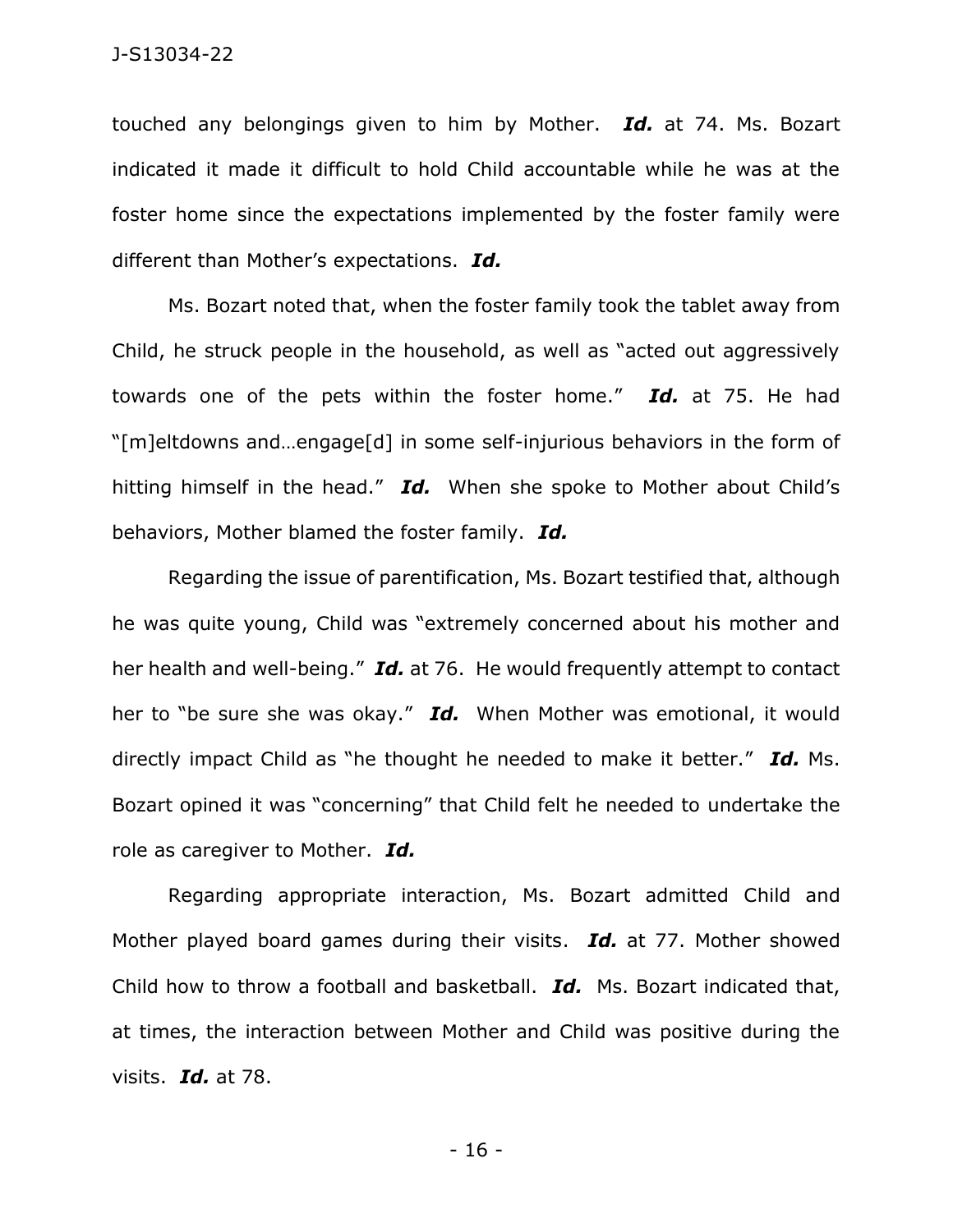Alesha Miller, a therapist at Hoffman Homes, testified Child is one of her clients, and she began working with him on August 10, 2021. *Id.* at 86. She indicated she "sees him every day at the school" in passing, and she has an individual session with him once a week. *Id.* Mother is involved in a onehour family session every week, and she has not missed any sessions. *Id.* at 86, 93, 99, 100.

Ms. Miller testified that, when she tries to talk to Child about things from the past, he "shuts down" very quickly in "avoidance." *Id.* at 87. She noted he is "a little more open individually but not that much more." *Id.* She indicated Mother does well trying to talk to Child about his past, but Child is not particularly responsive. *Id.* at 88. She testified Mother needs to assist in de-escalating Child's behavior at every visit since Child is "triggered" easily; however, she opined Mother is "very good" at doing this. *Id.* She admitted he does not have "triggering events" in the school or residential setting. *Id.*  at 101. Ms. Miller confirmed Child appears to be concerned about Mother; however, in her view, it was appropriate concern. *Id.* at 89.

Ms. Miller opined that, if Child is unable to visit with Mother, it would negatively impact him. *Id.* at 90. She testified they have a bond, and he looks forward to the visits. *Id.* She indicated she believes Child will revert to aggressive behaviors if Child is placed in a new foster home and not placed with Mother. *Id.* at 91. She noted he is doing well in the Hoffman Homes institutionalized setting. *Id.* She admitted that, in the current Hoffman

- 17 -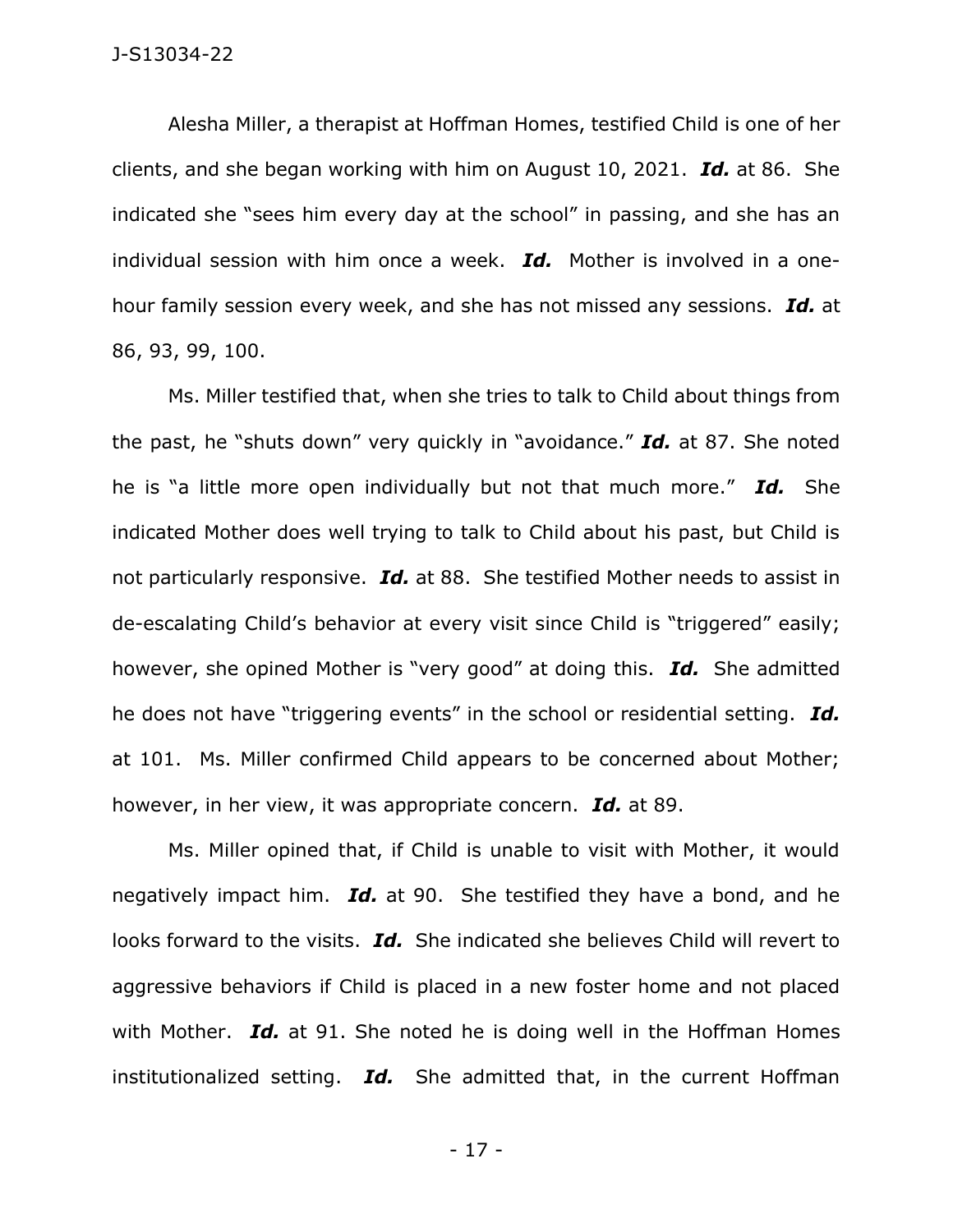Homes setting, Mother's ability to manipulate Child is "exceedingly limited" due to the nature of the facility. *Id.* at 103.

Ms. Miller noted she "potentially" has concerns about Mother's substance abuse history. *Id.* at 94. She opined it is "good" that Mother is in therapy and willing to take drug tests. *Id.* She testified that, before Child returns to Mother's home, she would like to see consistency in Mother's sobriety. *Id.* at 95. It makes her "take pause just to make sure…she would be really stable before…reunifying [her with Child] and doing unsupervised visits." *Id.* She admitted she is concerned to learn that Mother relapsed as recently as September of 2021, when she tested positive for methamphetamine. *Id.* at 97-98. She acknowledged Child is aware Mother has drug and alcohol issues, and she opined his knowledge of addiction is "higher" than the typical eight or nine-year-old child due to his exposure to it. *Id.* at 103-04.

Ms. Miller testified that, in Mother's presence, she spoke to Child about the Agency's petition to terminate Mother's parental rights. *Id.* at 98. She indicated he started crying at the idea that he wouldn't see Mother anymore. *Id.* at 99.

Ellie Williams, a therapist, testified she began working with Child on December 3, 2020, and he was referred for individual therapy on a weekly basis. N.T., 12/14/21, at 5. Starting in June of 2021, she supervised two inperson visits with Mother and Child; one visit with Mother, Child, and maternal

- 18 -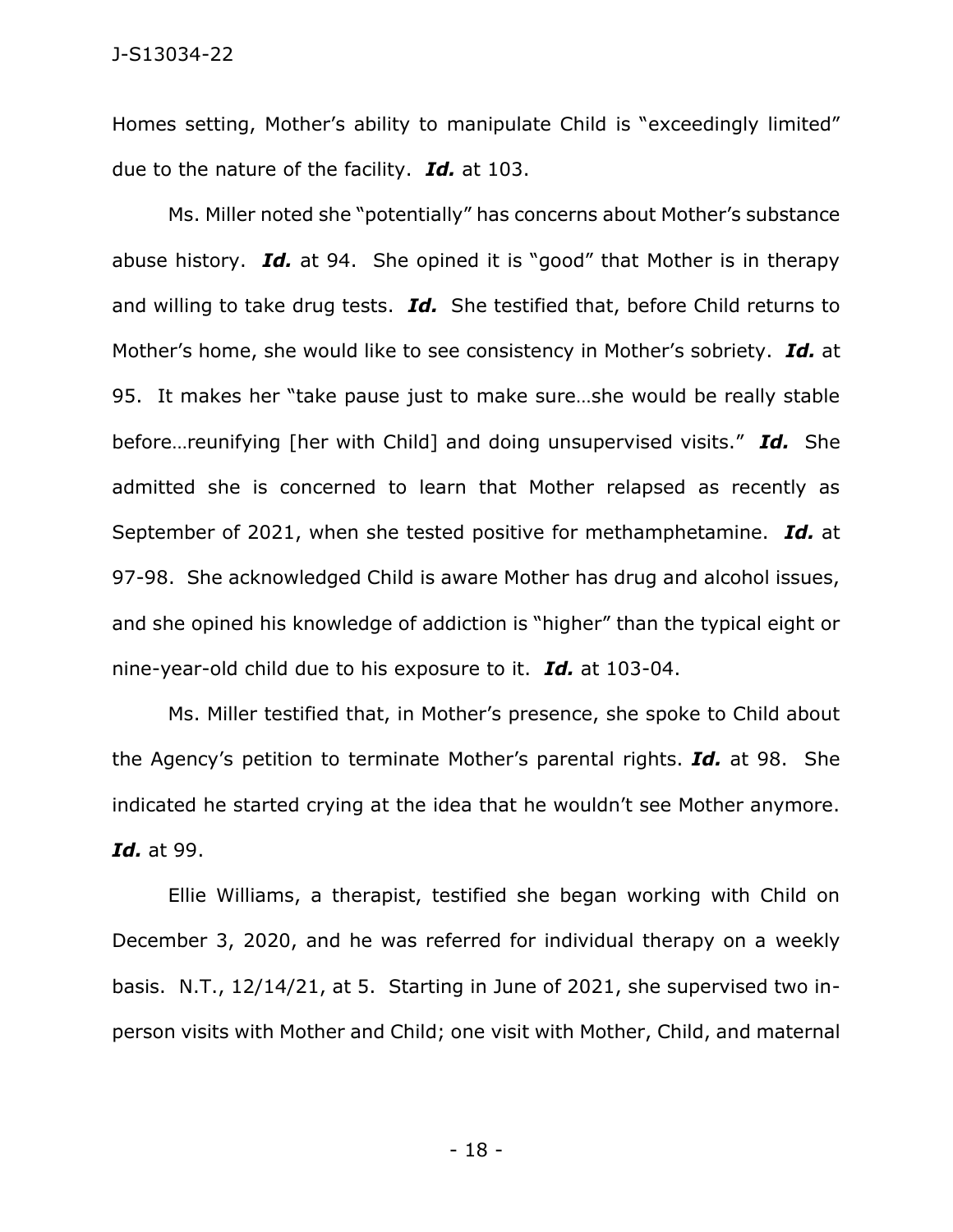grandmother; and two Zoom visits with Mother and Child while Child was in the hospital. *Id.* at 6.

She testified Mother and Child were happy to see each other; however, she admitted there was "some power struggling" between the two during the visits. *Id.* at 7. Ms. Williams indicated she was unable to testify that Mother and Child had "a healthy bond." *Id.* She noted Child has "extreme dysregulation in regards to relationships and connecting with parents or caregivers in general." *Id.* at 8-9. She noted this carried through to visitation with Mother, and he wanted to be in control of the visit. *Id.* at 9.

Ms. Williams testified Child was more focused on demanding items from Mother than on "togetherness." *Id.* She noted she observed Child demand from Mother a Fitbit and money on his debit card. *Id.* at 9-10. He became very angry and argumentative with Mother. *Id.* at 10. Ms. Williams opined Child has a "need to dictate and almost bully mom to get what he wants[.]" Id. at 10-11. Ms. Williams testified she instructed Mother to redirect the interaction to spending time together and not about items. *Id.*

Ms. Williams indicated that her involvement with Child was discontinued when Child was moved to inpatient treatment at Hoffman Homes in September of 2021. *Id.* She opined that, if Child is allowed to continue to have a relationship with Mother, he will have an inability to connect in a healthy way with people. *Id.* at 11. She noted Child pushed the boundaries with Mother, and he was unable to do so when clear boundaries were set by foster families.

- 19 -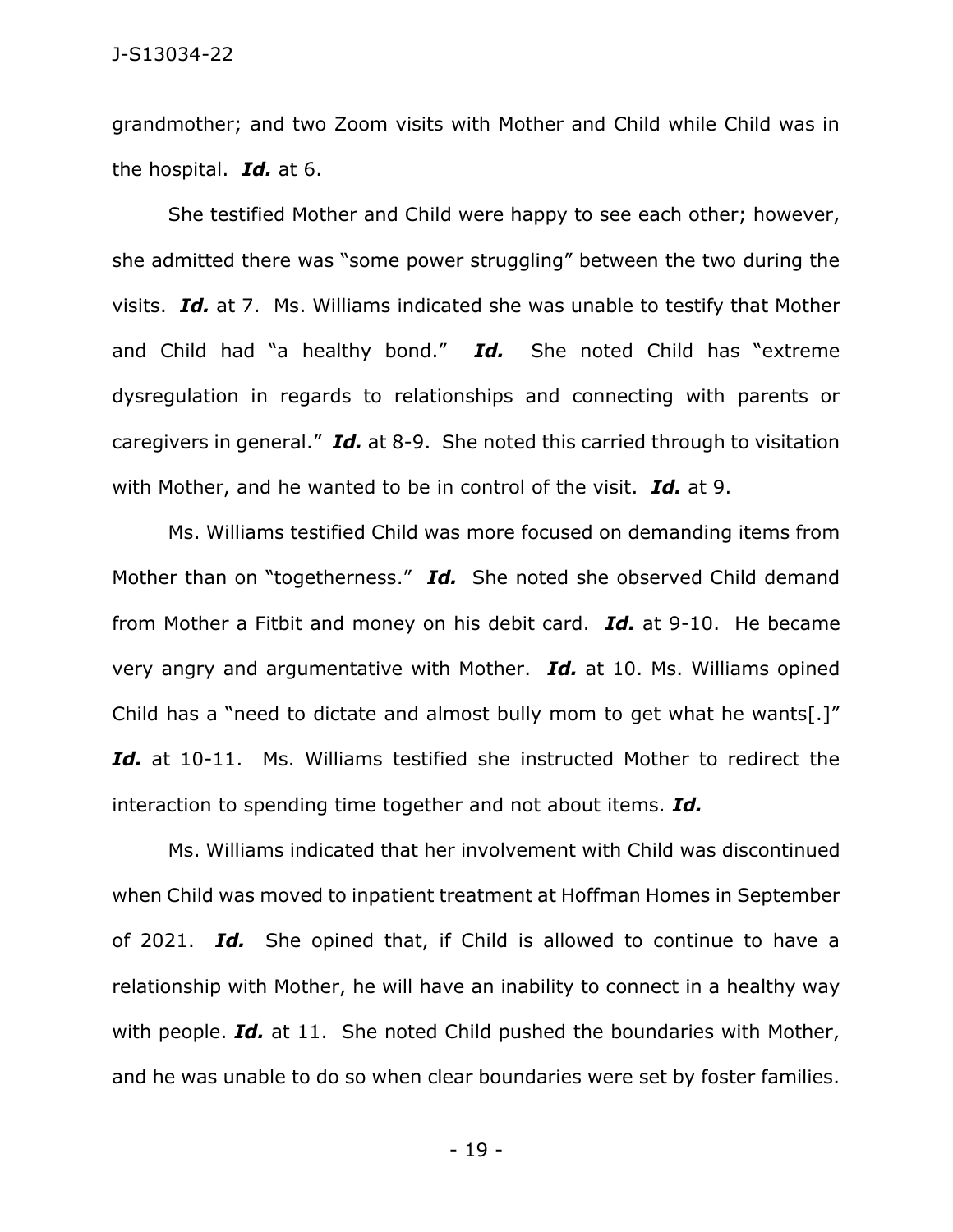Id. Ms. Williams testified Child suffered developmental trauma, and his level of dysregulation is extreme. *Id.* at 17. She noted that dysregulation is, to some extent, a learned behavior from Mother. *Id.* at 18. She opined that it will be easier for Child to change his behaviors if he is with someone other than Mother with whom those behaviors were developed. *Id.* 

Marla Speir, a supervising caseworker with the Agency, testified she was assigned to Child's case on February 25, 2021. *Id.* at 22. She testified Child has been dependent for twenty and one-half months. *Id.* at 23. She confirmed Child's most recent placement was in a residential treatment facility, Hoffman Homes. *Id.* Ms. Speir noted Mother's main issues were drug and alcohol, mental health, and lack of parenting skills. *Id.* at 25. She noted DUI charges were filed against Mother on August 25, 2021, in Adams County for an incident occurring on March 26, 2021, where Mother tested positive for a controlled substance. *Id.* at 26, 68. She also noted Mother has PTSD and depression, which went unaddressed until September of 2021. *Id.* at 69.

Since Child has been adjudicated dependent, Mother has resided at two different addresses. *Id.* at 27. She noted there are no concerns about the inside of Mother's current residence. *Id.* Ms. Speir noted Mother's employment has not been consistent; however, she acknowledged this could be, in part, due to the Covid-19 pandemic. *Id.* at 28. As a general proposition, Mother has been consistent with her visitation with Child. *Id.* Most recently, she has visited in-person once per week and via Zoom once per week while Child has

- 20 -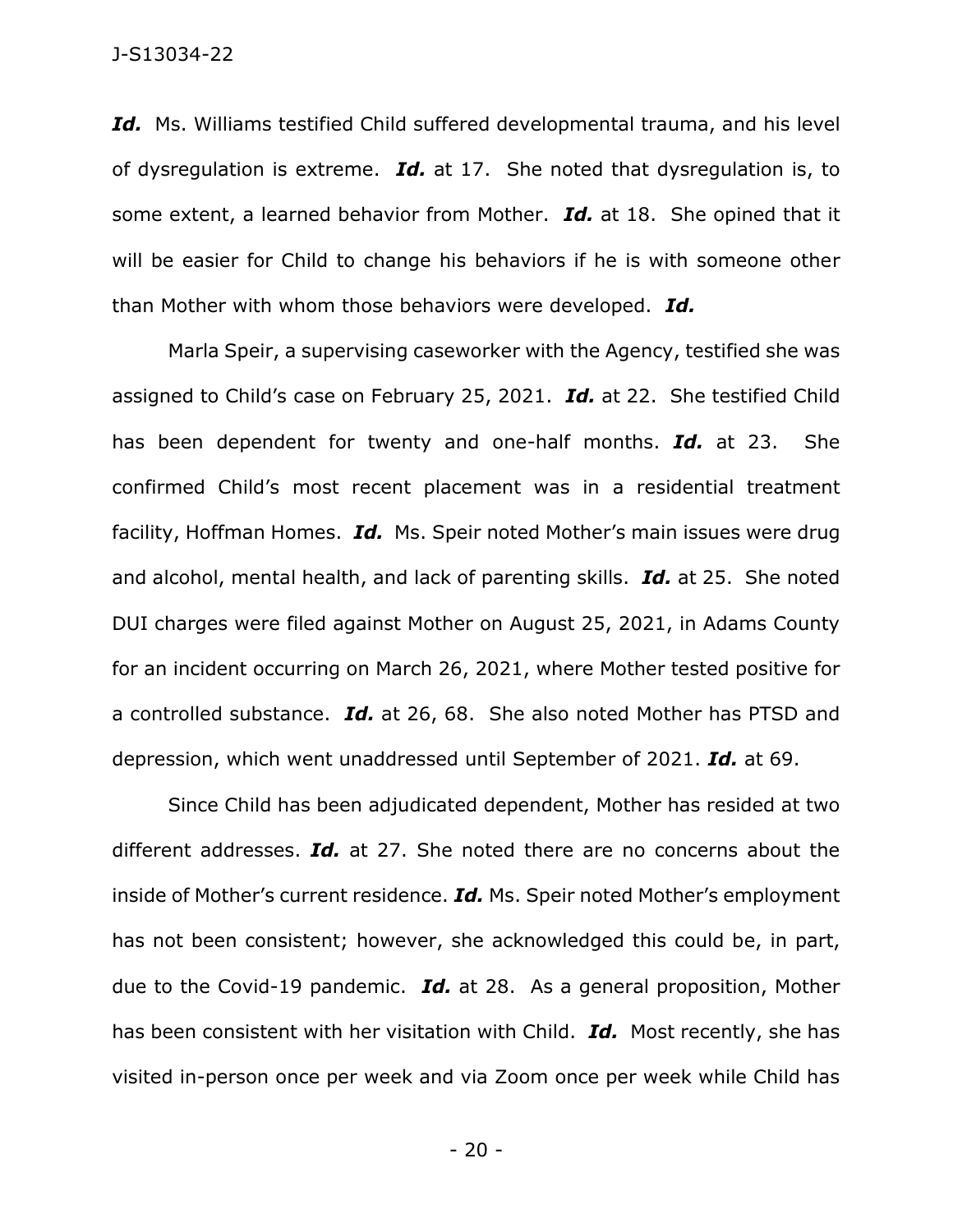been at Hoffman Homes. *Id.* at 29. She testified she is not aware of any request by Child to increase visitation with Mother. *Id.* 

Ms. Speir testified that, while Child was in foster care, he had unsupervised contact via cell phone with Mother; however, this stopped when he was admitted to Hoffman Homes. *Id.* at 30. She noted the frequency of contact between Child and Mother during the time Child was in foster care was "concerning" because Child used the contact in an inappropriate manner. *Id.*  at 31. Child would make blatantly false claims against the foster parents, and Mother would believe the claims without question. *Id.* 

Ms. Speir suggested Mother then "stirred up" trouble as it related to Child attempting to settle in at foster homes. *Id.* at 32. One example included when the Agency took Child's cell phone away, and Mother told Child she was not happy with this. *Id.* Ms. Speir clarified Mother argued with the Agency personnel in front of Child regarding the removal of the cell phone, and the result was that Child had "a complete meltdown." *Id.* at 75.

Ms. Speir indicated the foster parents were able to set clear boundaries with Child, and he seemed to respect the boundaries, but Mother was unable to set boundaries. *Id.* at 33. This led to Child demanding "what he wanted" from Mother. *Id.* Prior to Child's placement at Hoffman Homes, there were constant behaviors with Child over the cell phone, television, and bike provided by Mother as gifts. *Id.* at 34. It was "a constant battle with [Child]" as it related to gifts from Mother, so the Orphans' Court filed an order

- 21 -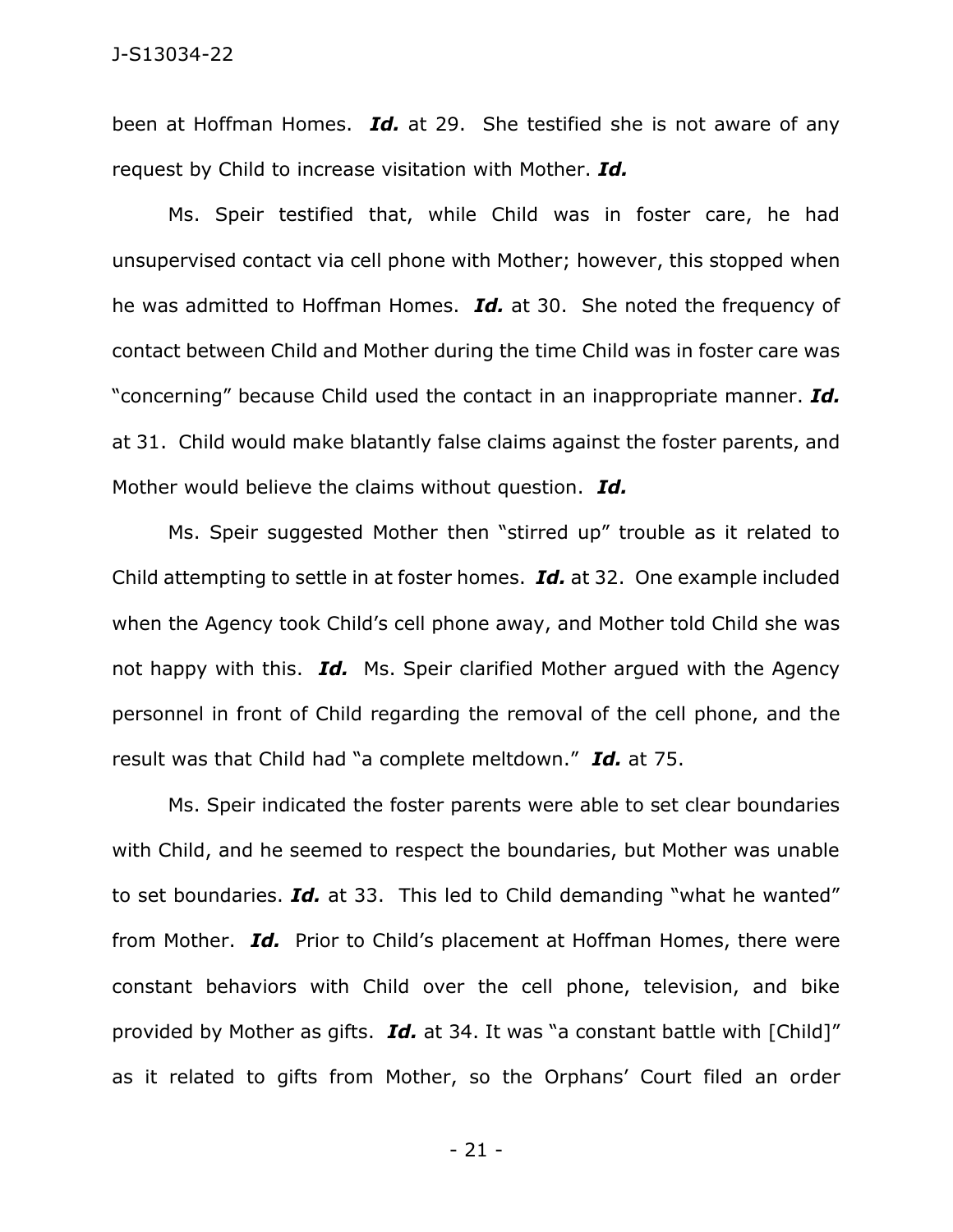indicating Mother should not give Child gifts. *Id.* Ms. Speir testified that Child was "obsess[ed] with the gifts and the cards....[I]t was all about what's [Mother] going to bring me[.]" *Id.* at 52.

Ms. Speir testified that, since the adjudication of dependency, several services were deployed for Mother's benefit. *Id.* at 34. For example, Mother was involved with Pressley Ridge Intensive Family Services beginning on October 17, 2019; however, her case was closed on June 24, 2020, due to Mother's lack of attendance and meeting her goals. *Id.* A Pressley Ridge therapist worked with Mother from March 9, 2020, until May 13, 2020. *Id.* at 35. Therapy was discontinued because the therapist had difficulty maintaining communication with Mother. *Id.* 

Additionally, Mother was given services through Averhealth, TrueNorth, Pennsylvania Counseling, Philhaven Edgar Square, EquiTeam, and Catholic Charities. *Id.* at 37. Mother was also recommended to attend a parenting capacity evaluation and Suboxone program. *Id.* Ms. Speir testified that, as a result of the parenting capacity evaluation, Mother was recommended to attend weekly psychotherapy, as well as drug and alcohol counseling; however, Mother did not do so. *Id.* at 38.

Ms. Speir testified it is the Agency's opinion that changing the goal from reunification to adoption is in Child's best interest since Child has been in care for "a long time" without Mother making progress. *Id.* at 39. For example, on November 26, 2021, Mother tested positive for cocaine. *Id.* Ms. Speir

- 22 -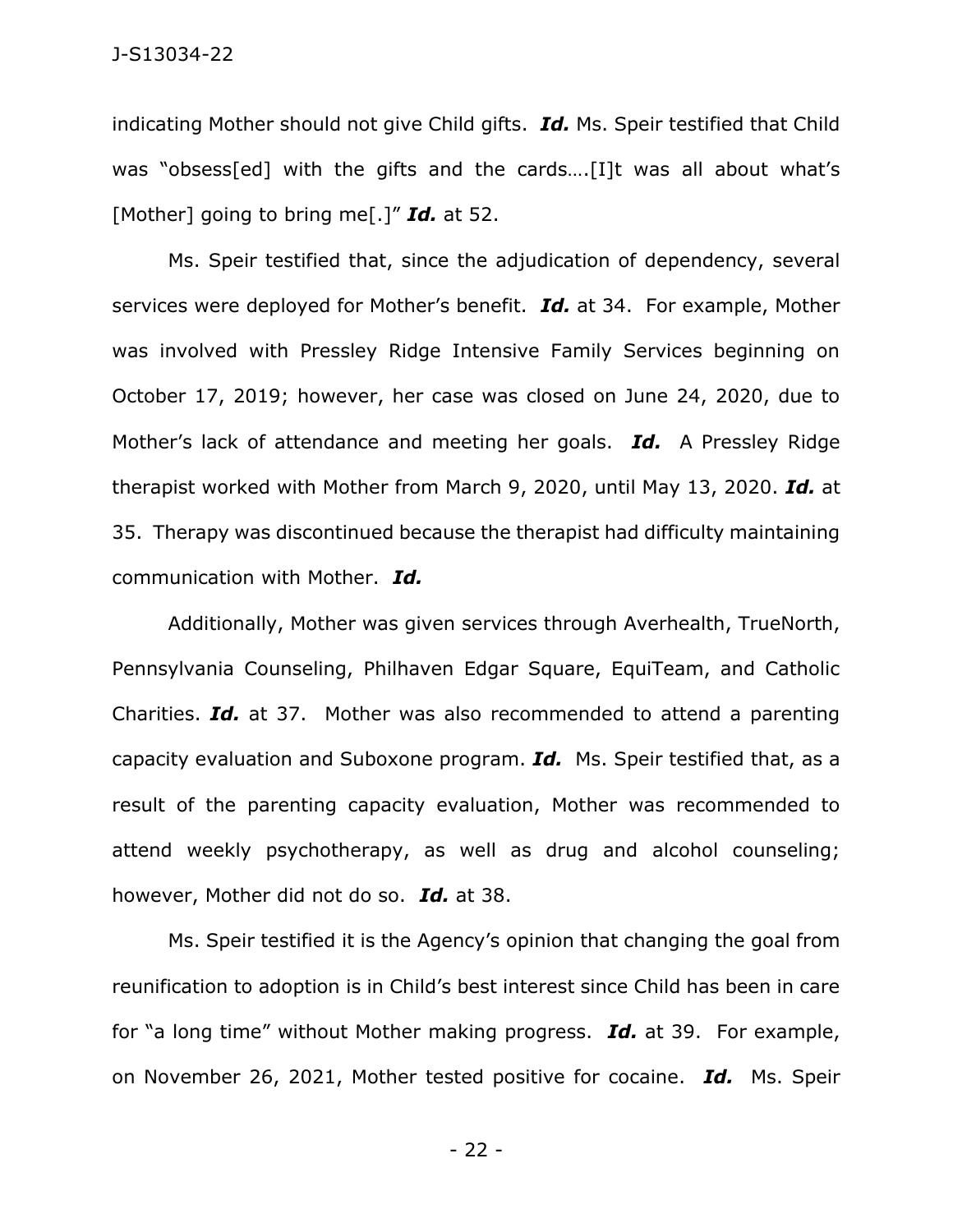indicated Mother is not in a position to obtain physical custody of Child, Mother has not made progress in alleviating the circumstances that necessitated the original placement, and it is not feasible for the goal to be return to a parent. *Id.* at 39-40.

Ms. Speir testified Mother has remained involved with Child. *Id.* at 40. However, she is not in a position to provide for the care, protection, and safety of Child, who has many "issues." *Id.* at 42. Ms. Speir indicated Mother would never focus on Child's needs; but rather, "[M]other only focused on what everyone else was doing incorrectly." *Id.* Ms. Speir admitted that, although "it took a long time," Mother is no longer with her paramour with whom domestic violence was an issue. *Id.* However, she noted Mother's mental health and drug abuse is "a constant concern." *Id.* Mother has not availed herself of the services the Agency has offered in an attempt to have Child returned to Mother's care and custody. *Id.* Because of her efforts to avoid her paramour, Mother was not able to maintain a consistent phone number so that the Agency could contact her. *Id.* at 59-61. However, Ms. Speir admitted she could generally contact Mother via email. *Id.* 

Ms. Speir testified Child has extensive mental health issues, including disruptive mood dysregulation and attention deficit/hyperactivity disorder, as well as displaying signs of being on the autism spectrum disorder and having suffered past physical and/or sexual abuse. *Id.* at 44. Ms. Speir testified that, since Mother has been unable to address her own mental health and

- 23 -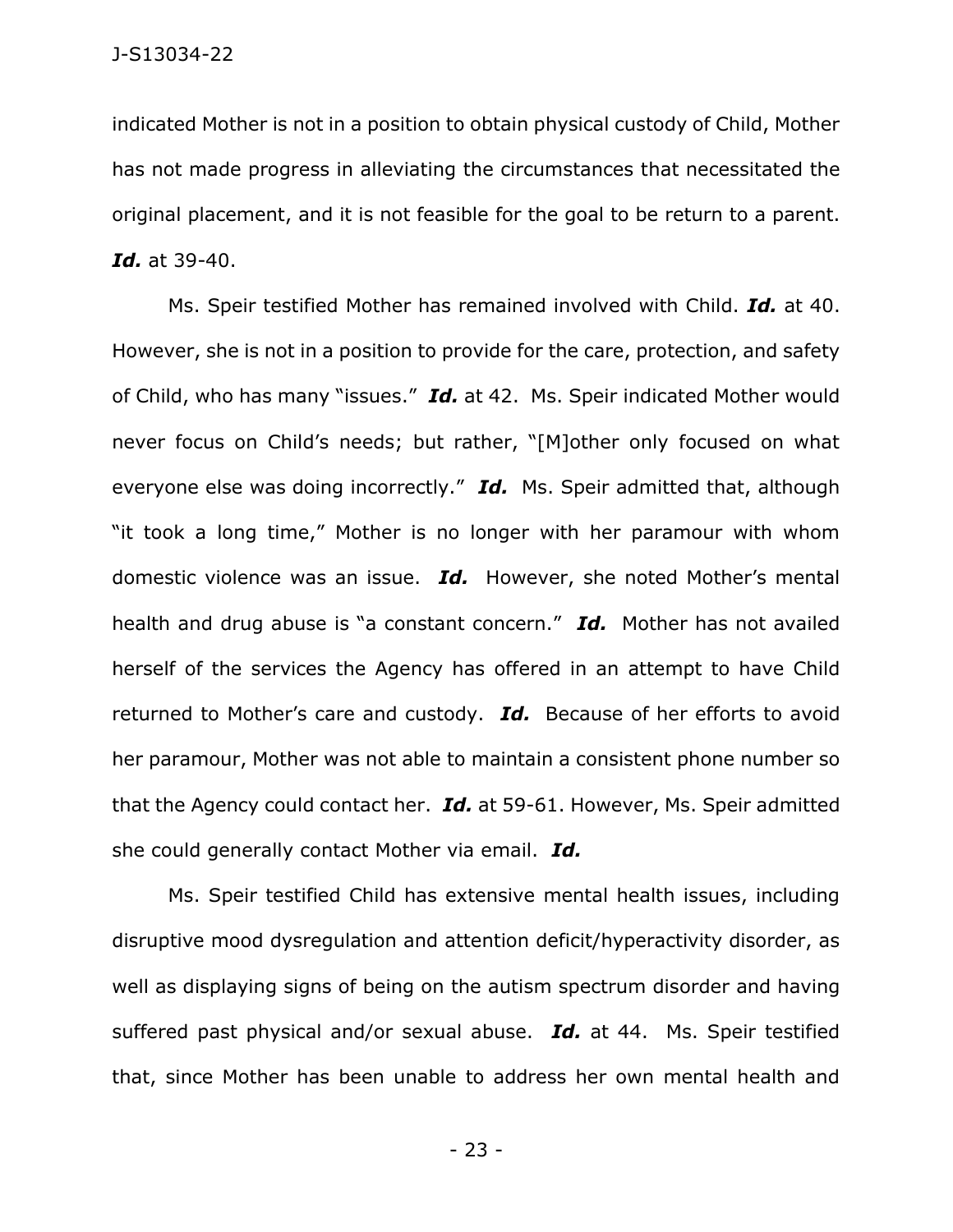substance abuse issues, she has not been in a good position to work on addressing Child's many issues. *Id.* She noted a pre-adoptive resource has been identified for Child.

Ms. Speir provided the following reasons termination was in Child's best interest:

[D]ue to the amount of time that [Child] has been in care, he has to have permanency. And even today, we're still dealing with many of the same issues with [Mother]. He has to have permanency because I don't believe he can go on for another year or more waiting and waiting….[Mother] is not in a position to parent [Child], and we need to start identifying a family because we do not want to rush. Many times, when kids are in foster care and someone gives 30 days' notice, we rush it, but he's at Hoffman Homes, and we can slowly introduce him to a family without making any promises.

### *Id.* at 46-47.

She noted that, since the adjudication of dependency, Child has been in seven different foster homes, as well as Hoffman Homes. *Id.* at 47, 73. Thus, Ms. Speir testified it was important to slowly introduce Child to his preadoptive resource. *Id.* at 48. She reiterated that "[Mother] is not in a position today [to care for Child], so the Agency feels like we can't continue to wait and wait…to introduce a family or families to [Child]." *Id.* 

Mother testified she has lived alone since November of 2020, when her ex-paramour left the home. *Id.* at 83. She noted she lives in a townhouse, and Child would have his own bedroom. *Id.* She began working at Harley Davidson the day before her testimony, although she was hired approximately two months earlier. *Id.* at 84. Prior to this job, beginning in the last week of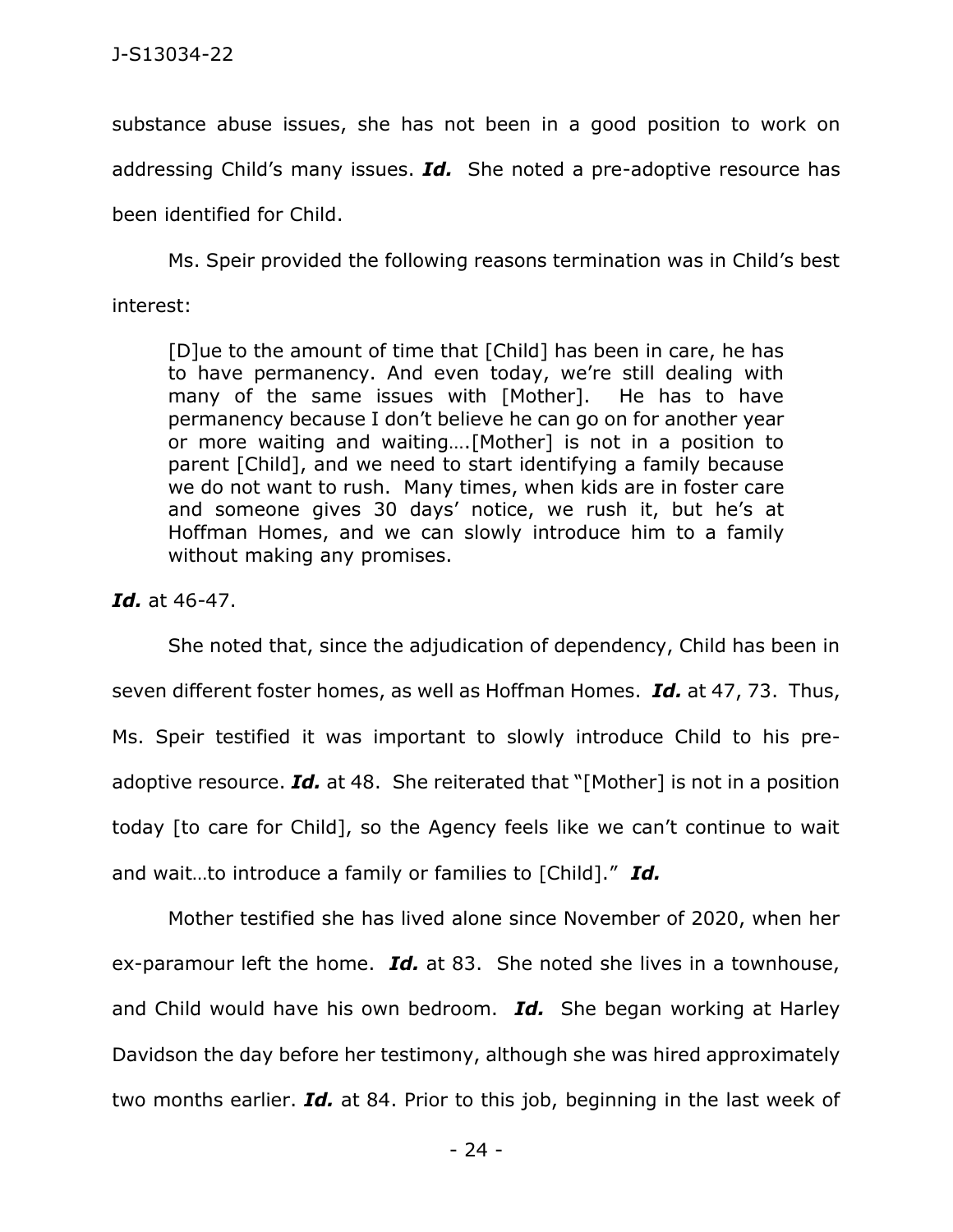November of 2021, she worked at EVAPCO, which makes heat exchangers. Id. at 85. Prior to this job, beginning in April of 2021, she worked at Canam, which is a steel company based in Maryland. *Id.* at 86. Prior to this job, she worked for Maximus. *Id.* Mother testified she has been employed during the past two years. *Id.* at 87.

Mother indicated she has been in counseling "on and off for almost two years." *Id.* at 90. She admitted she relapsed over the summer in 2021. *Id.*  Mother admitted she had a drug and alcohol evaluation in September of 2021, and she tested positive. *Id.* She testified counseling is helping her deal with her mental health and substance abuse issues. *Id.* She admitted she relapsed and tested positive for drugs in November of 2021. *Id.* at 88. She indicated she relapsed because of problems with her family relationships. *Id.* She testified she takes Prozac, Clonidine, Adderall, and Sublocade to address her issues. *Id.* at 89.

Mother admitted her past behaviors have contributed to Child's present behaviors, and she deals with "a lot of guilt and shame for…the stuff that [she] has put him through[.]" *Id.* at 92. She admitted she tried to make up for it by buying him presents. *Id.* She testified that she is working on her own problems so she can take better care of Child. *Id.* Mother testified she would like the chance to show that, since July of 2021, she has been progressing in a positive manner so that she can take care of Child. *Id.* at 93.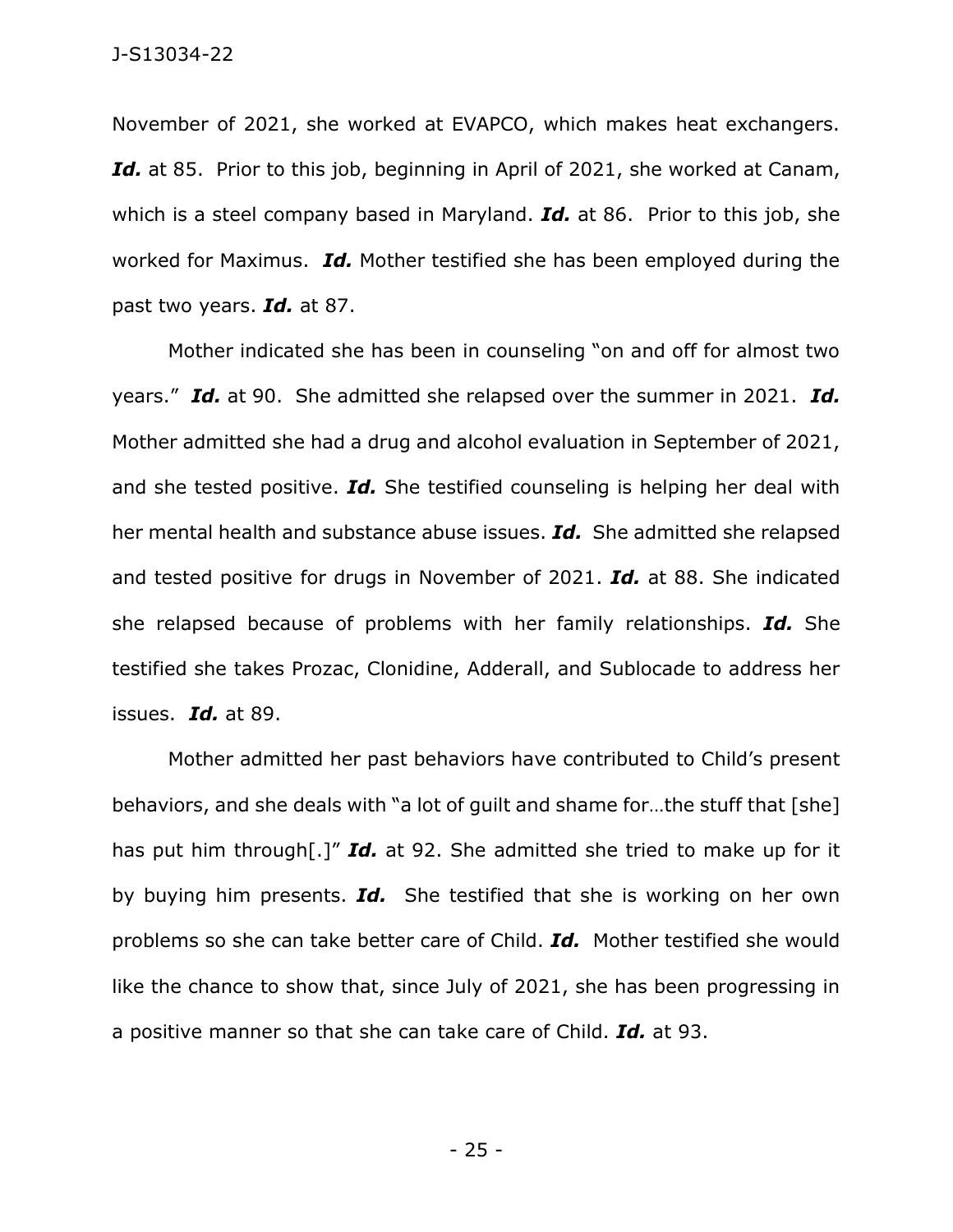Mother admitted that, from the time Child was eighteen months old to three years old, she was not in his life since she was in jail. *Id.* During this time, Child lived with maternal grandmother. *Id.* Also, in 2016, she had other drug offenses, and she was admitted to the Drug Treatment Court. *Id.* at 22. However, she was "unsuccessfully discharged" and spent four months in jail in relation to the charges. *Id.* at 112. She admitted it has been necessary to explain her drug addiction to Child so that he realizes it is not his fault. *Id.* at 94. She also admitted she had DUI-illegal substance-charges pending against her for an incident that occurred in March of 2021, and she did not inform the Agency of the charges. *Id.* at 96, 98.

Mother opined that Child is doing well at Hoffman Homes. *Id.* She acknowledged that, before Child could come home, she needs to set up some type of structure for Child. *Id.* at 96. She noted that, the night before her testimony, she began parenting classes as advised by her case manager. *Id.*  at 102.

Mother testified she has three children, all of whom are minors. *Id.* at 97. She admitted none of the children are in her care. *Id.* at 98. She acknowledged she was "defensive" with the Agency and not particularly forthcoming with information. *Id.* at 104. She admitted she did not have regular cooperation with Averhealth testing as was recommended. *Id.* She testified there were times when she forgot to call, and she "could have done better." *Id.* at 105. She admitted she had "positive hits through Averhealth

- 26 -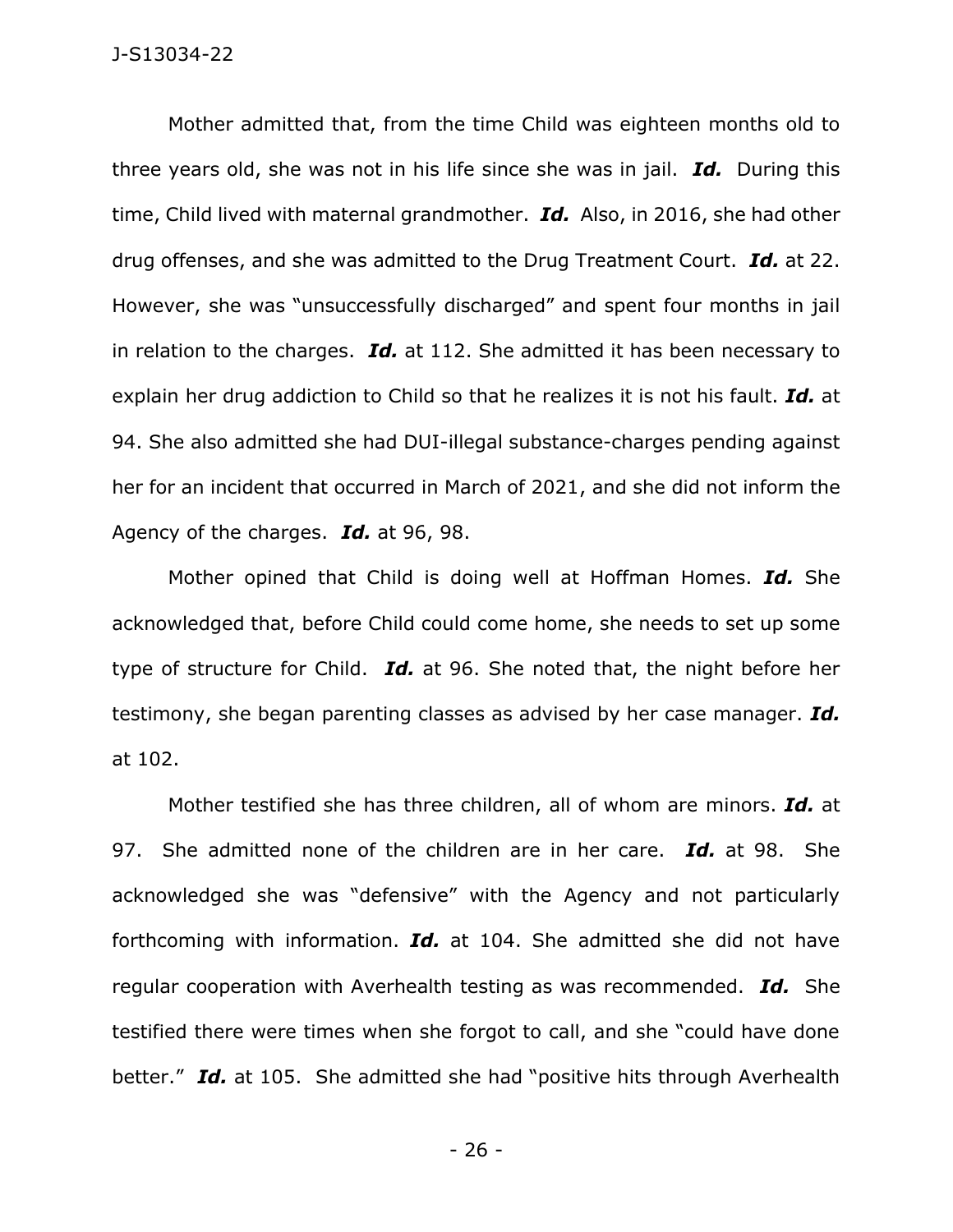for alcohol." *Id.* She explained that she drank alcohol but not to excess. *Id.*  at 105. She testified that she wishes she could have done things better and different in the past, but she is now focused on changing her behavior. *Id.* at 107.

At the conclusion of Mother's testimony, Attorney Pugh, on behalf of Child, indicated she spoke with Child, and it is clear he is bonded with Mother. *Id.* at 115. She indicated Child "lit up when he talked about Mother[,]" and he told her that Mother is "nice and kind and everything is good about her." Id. at 116. She opined that, given Child's age, "it would be difficult for him if termination was granted." *Id.* She indicated Child has indicated he wants to go home with Mother after he leaves Hoffman Homes. *Id.* Ms. Pugh indicated that, "based on her limited knowledge and interaction with [Child]," it is her opinion he will be devastated if he does not go home with Mother. *Id.* at 117. Accordingly, as legal counsel for Child, she indicated she is against termination. *Id.* 

Attorney Cook, who was Child's guardian *ad litem*, informed the Orphans' Court that he has "struggled with this case a lot[.]" *Id.* On the one hand, he wants to be able to recommend that Child go home to Mother; however, on the other hand, he recognizes there has been "a lack of progress." *Id.* While he is "optimistic" Mother "can get it right this time," he "can't say [it] for sure[.]" *Id.* He acknowledged Child has issues, and he is not sure that within a reasonable amount of time Mother will get to a point

- 27 -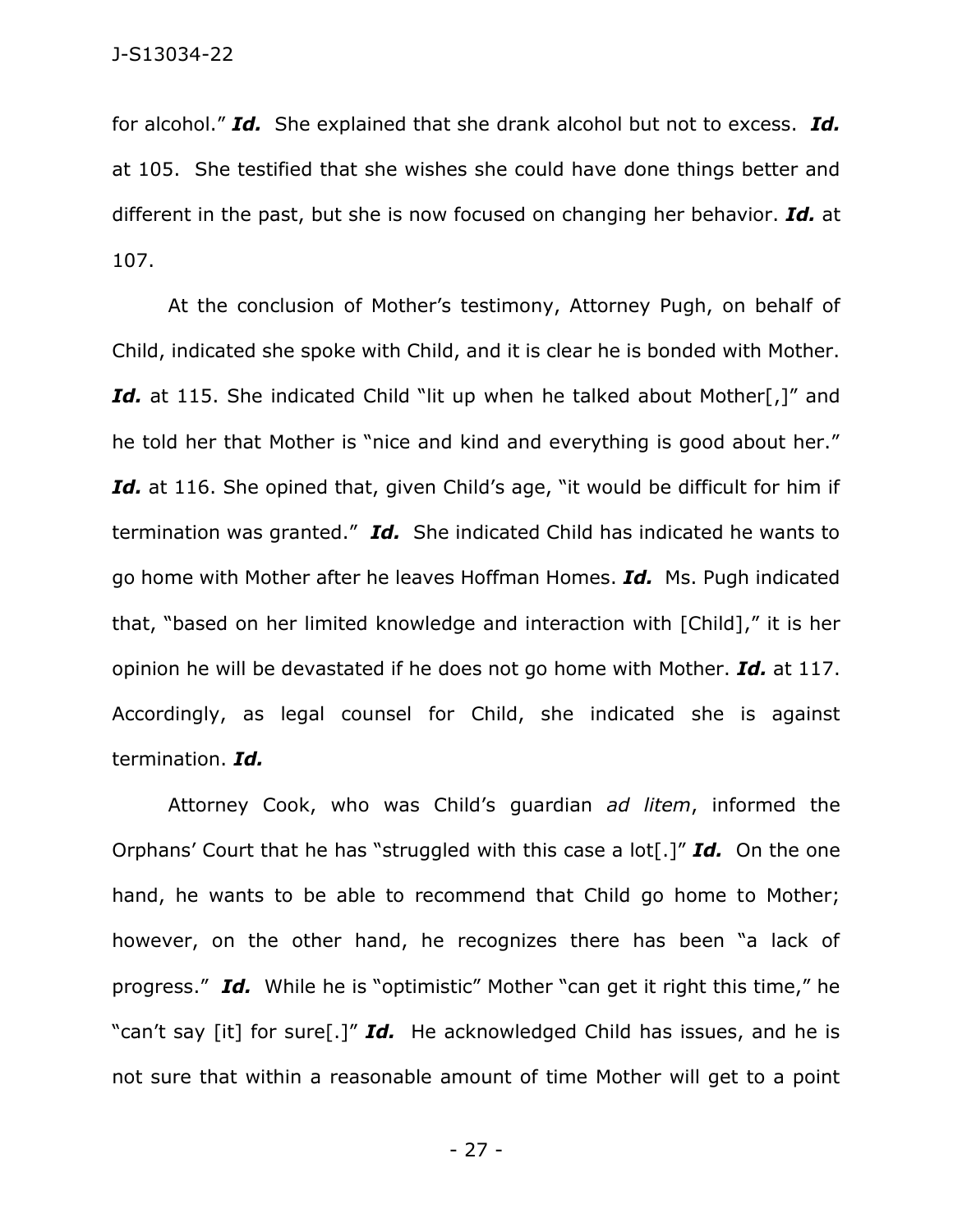where she can address and deal with Child's issues. *Id.* He noted Child cares for Mother, and he wants to be with her; however, Attorney Cook expressed concern whether it would be a good situation for Child.

At the conclusion of the hearing, by order dated December 14, 2021, and filed on December 15, 2021, the Orphans' Court directed the goal of return to parent was changed to placement for adoption with the concurrent goal of placement with a legal custodian (non-relative). Mother filed a timely, counseled notice of appeal, as well as a Pa.R.A.P. 1925(b) statement, on January 11, 2022.

Also, at the conclusion of the hearing, by decree entered on December 14, 2021, the Orphans' Court concluded that termination was not proper under Subsection 2511(a)(1). However, the Orphans' Court concluded termination was proper under Subsections  $2511(a)(2)$ ,  $(5)$ ,  $(8)$ , and  $(b)$ , and, thus, the Court involuntarily terminated Mother's parental rights to Child. Mother filed a timely, counseled notice of appeal, as well as a Pa.R.A.P. 1925(b) statement, on January 10, 2022.

On January 25, 2022, the Orphans' Court filed a Pa.R.A.P. 1925(a) opinion. On appeal, this Court *sua sponte* consolidated Mother's appeals.

On appeal, Mother sets forth the following issues in her "Statement of Questions Presented" (verbatim):

1. Did the Lower Court abuse its discretion and err as a matter of law in changing the goal from reunification with a parent to adoption as the Agency failed to meet its burden based upon the evidence and testimony presented?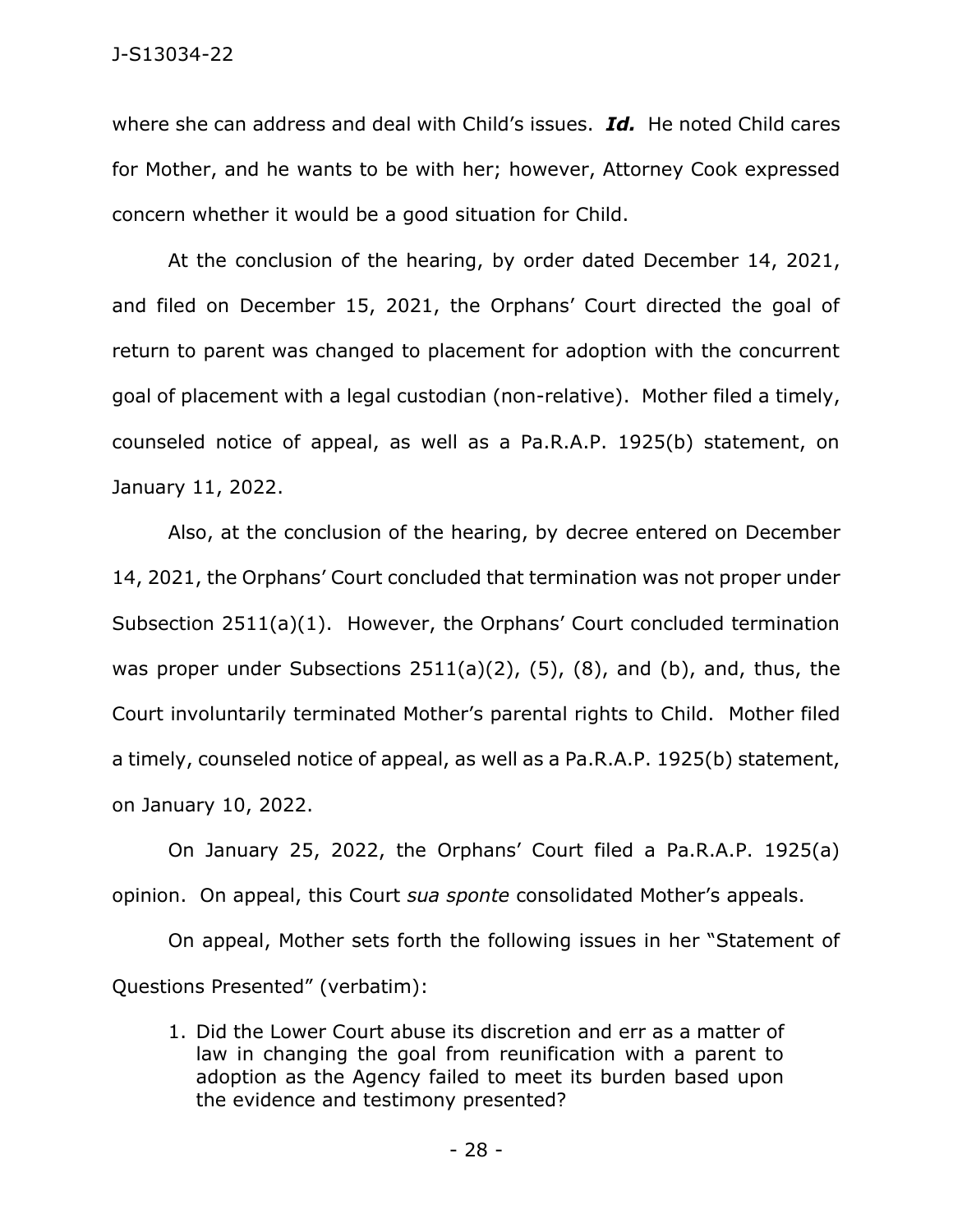2. Did the Lower Court abuse its discretion and err as a matter of law as the Agency failed to meet its burden to terminate Mother's parental rights under 23 Pa.C.S.A. Section 2511(a)(2), (5), (8) and 2511(b)?

Mother's Brief at 5 (suggested answers omitted).

For ease of disposition, we begin with Mother's second question on

appeal. Mother argues the Agency did not provide clear and convincing

evidence in support of termination under 23 Pa.C.S.A. § 2511(a)(2), (5), and

(8) or in finding that termination would be in Child's best interest under 23

Pa.C.S.A. § 2511(b).

In matters involving the involuntary termination of parental rights, our

standard of review is as follows:

The standard of review in termination of parental rights cases requires appellate courts "to accept the findings of fact and credibility determinations of the [orphans'] court if they are supported by the record." *In re Adoption of S.P.*, [616 Pa. 309, 325, 47 A.3d 817, 826 (2012)]. "If the factual findings are supported, appellate courts review to determine if the [orphans'] court made an error of law or abused its discretion." *Id.* "[A] decision may be reversed for an abuse of discretion only upon demonstration of manifest unreasonableness, partiality, prejudice, bias, or ill-will." *Id.* The [orphans'] court's decision, however, should not be reversed merely because the record would support a different result. *Id.* at 827. We have previously emphasized our deference to [orphans'] courts that often have first-hand observations of the parties spanning multiple hearings. *See In re R.J.T.*, [608 Pa. 9, 26-27, 9 A.3d 1179, 1190 (2010)].

*In re T.S.M.*, 620 Pa. 602, 628, 71 A.3d 251, 267 (2013).

"The [orphans'] court is free to believe all, part, or none of the evidence presented and is likewise free to make all credibility determinations and resolve conflicts in the evidence." *In re M.G.*, 855 A.2d 68, 73-74 (Pa.Super.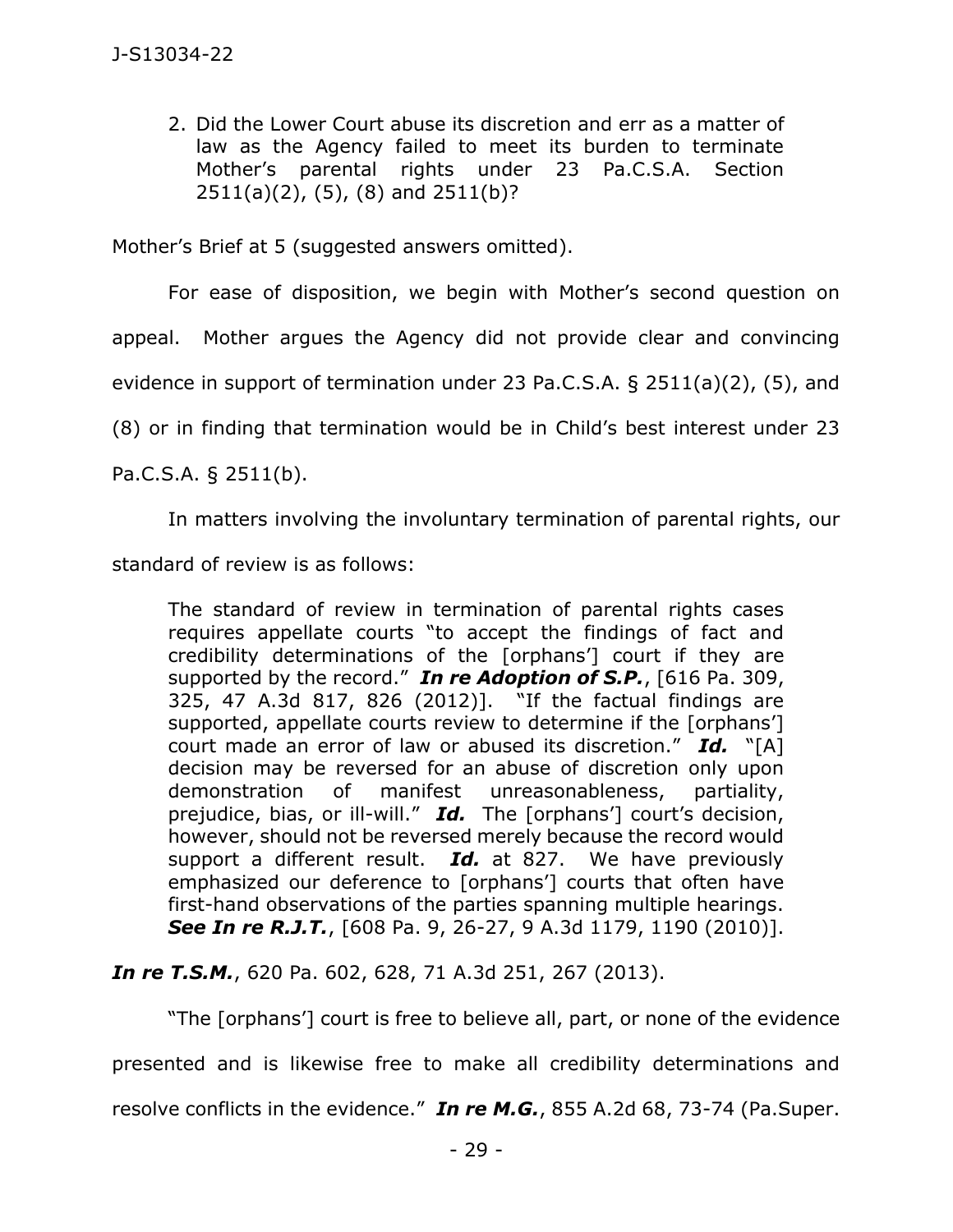2004) (citation omitted). "[I]f competent evidence supports the [orphans']

court's findings, we will affirm even if the record could also support the

opposite result." *In re Adoption of T.B.B.,* 835 A.2d 387, 394 (Pa.Super.

2003) (citation omitted).

The termination of parental rights is governed by Section 2511 of the

Adoption Act, 23 Pa.C.S.A. §§ 2101-2938, and requires a bifurcated analysis

of the grounds for termination followed by the needs and welfare of the child.

Our case law has made clear that under Subsection 2511, the court must engage in a bifurcated process prior to terminating parental rights. Initially, the focus is on the conduct of the parent. The party seeking termination must prove by clear and convincing evidence that the parent's conduct satisfies the statutory grounds for termination delineated in Subsection 2511(a). Only if the court determines that the parent's conduct warrants termination of his or her parental rights does the court engage in the second part of the analysis pursuant to Subsection 2511(b): determination of the needs and welfare of the child under the standard of best interests of the child.

*In re L.M.*, 923 A.2d 505, 511 (Pa.Super. 2007) (citations omitted). We have

defined clear and convincing evidence as that which is so "clear, direct, weighty and convincing as to enable the trier of fact to come to a clear conviction, without hesitance, of the truth of the precise facts in issue." *In re* 

*C.S.*, 761 A.2d 1197, 1201 (Pa.Super. 2000) (*en banc*) (quotation omitted).

In the case *sub judice*, the Orphan's Court terminated Mother's parental rights pursuant to 23 Pa.C.S.A. § 2511(a)(2), (5), (8), and (b). We have long held that, in order to affirm a termination of parental rights, we need only agree with the Orphans' Court as to any one Subsection of 2511(a), as well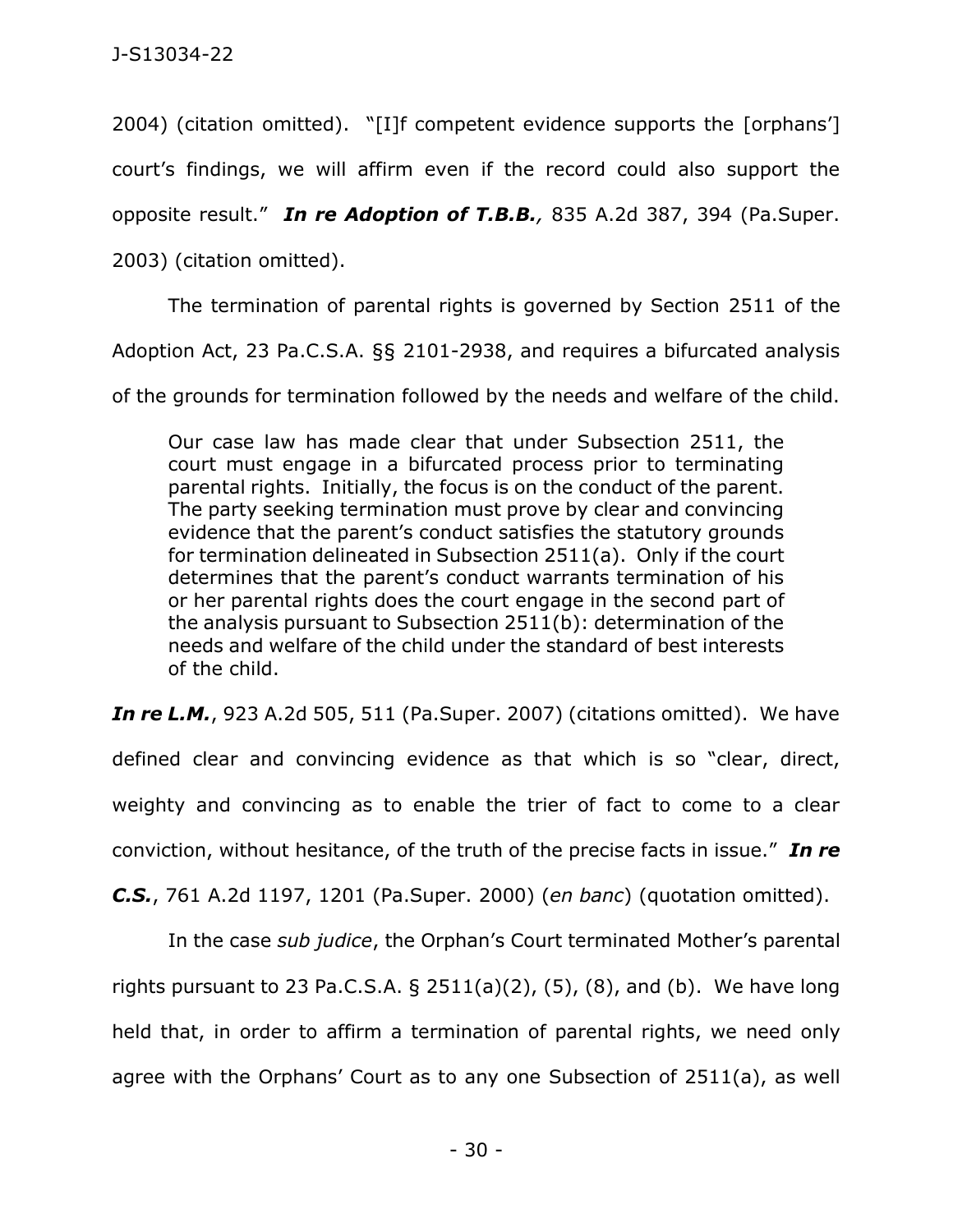as Subsection 2511(b). *See In re B.L.W.*, 843 A.2d 380, 384 (Pa.Super.

2004) (*en banc*). Here, we analyze the court's termination decree pursuant

to Subsections 2511(a)(2) and (b), which provide as follows:

. . .

. . .

**(a) General rule.--**The rights of a parent in regard to a child may be terminated after a petition filed on any of the following grounds:

(2) The repeated and continued incapacity, abuse, neglect or refusal of the parent has caused the child to be without essential parental care, control or subsistence necessary for his physical or mental wellbeing and the conditions and causes of the incapacity, abuse, neglect or refusal cannot or will not be remedied by the parent.

**(b) Other considerations.--**The court in terminating the rights of a parent shall give primary consideration to the developmental, physical and emotional needs and welfare of the child. The rights of a parent shall not be terminated solely on the basis of environmental factors such as inadequate housing, furnishings, income, clothing and medical care if found to be beyond the control of the parent. With respect to any petition filed pursuant to Subsection  $(a)(1)$ ,  $(6)$  or  $(8)$ , the court shall not consider any efforts by the parent to remedy the conditions described therein which are first initiated subsequent to the giving of notice of the filing of the petition.

23 Pa.C.S.A. § 2511(a)(2), and (b) (bold in original).

With regard to termination of parental rights pursuant to Subsection

2511(a)(2), we have indicated:

In order to terminate parental rights pursuant to 23 Pa.C.S.A. § 2511(a)(2), the following three elements must be met: (1) repeated and continued incapacity, abuse, neglect or refusal; (2) such incapacity, abuse, neglect or refusal has caused the child to be without essential parental care, control or subsistence necessary for his physical or mental well-being; and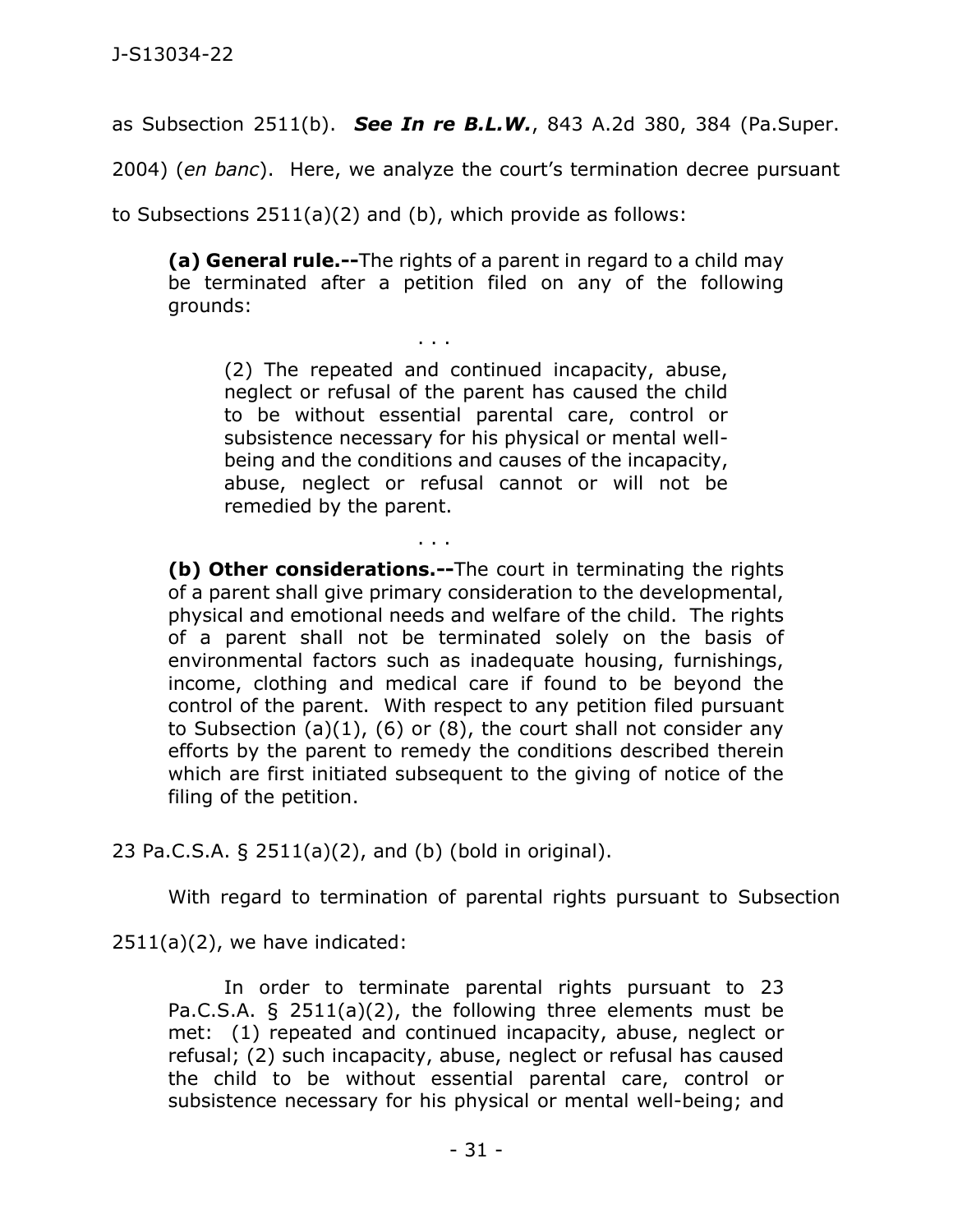(3) the causes of the incapacity, abuse, neglect or refusal cannot or will not be remedied.

*In re Adoption of M.E.P.*, 825 A.2d 1266, 1272 (Pa.Super. 2003) (citation

omitted). "The grounds for termination due to parental incapacity that cannot

be remedied are not limited to affirmative misconduct. To the contrary, those

grounds may include acts of refusal as well as incapacity to perform parental

duties." *In re Adoption of C.D.R.*, 111 A.3d 1212, 1216 (Pa.Super. 2015)

(quotation omitted). Parents are required to make diligent efforts towards the

reasonably prompt assumption of full parental responsibilities. *See id.* 

Instantly, in finding grounds for termination of Mother's parental rights,

including pursuant to Subsection 2511(a)(2), the Orphans' Court reasoned:

The Court does find that [Subsection  $2511(a)(2)$ ] does apply. Specifically, Mother has not been able to address some of the conditions, specifically her drug use, or made substantial progress with regard to counseling, [such] that she would be able to parent this child right now.

\*\*\*

The Court does acknowledge that the petition [to terminate] was filed in September of 2021. While Mother does at this point appear to be serious about addressing some of the underlying concerns, it is also clear that she relapsed at least in September. She has had some continued use of alcohol, and she relapsed again within the past few weeks.

\*\*\*

It is also relevant that Ms. Bozart testified Mother appeared to be under the influence of alcohol….As we stand here today, Mother is still not in a position to even have unsupervised contact with the child, let alone to take custody. Furthermore, it is concerning that despite Court order that she was to only have supervised contact, she was engaging in unsupervised contact through electronic means with the child on a frequent basis in violation of that Court order.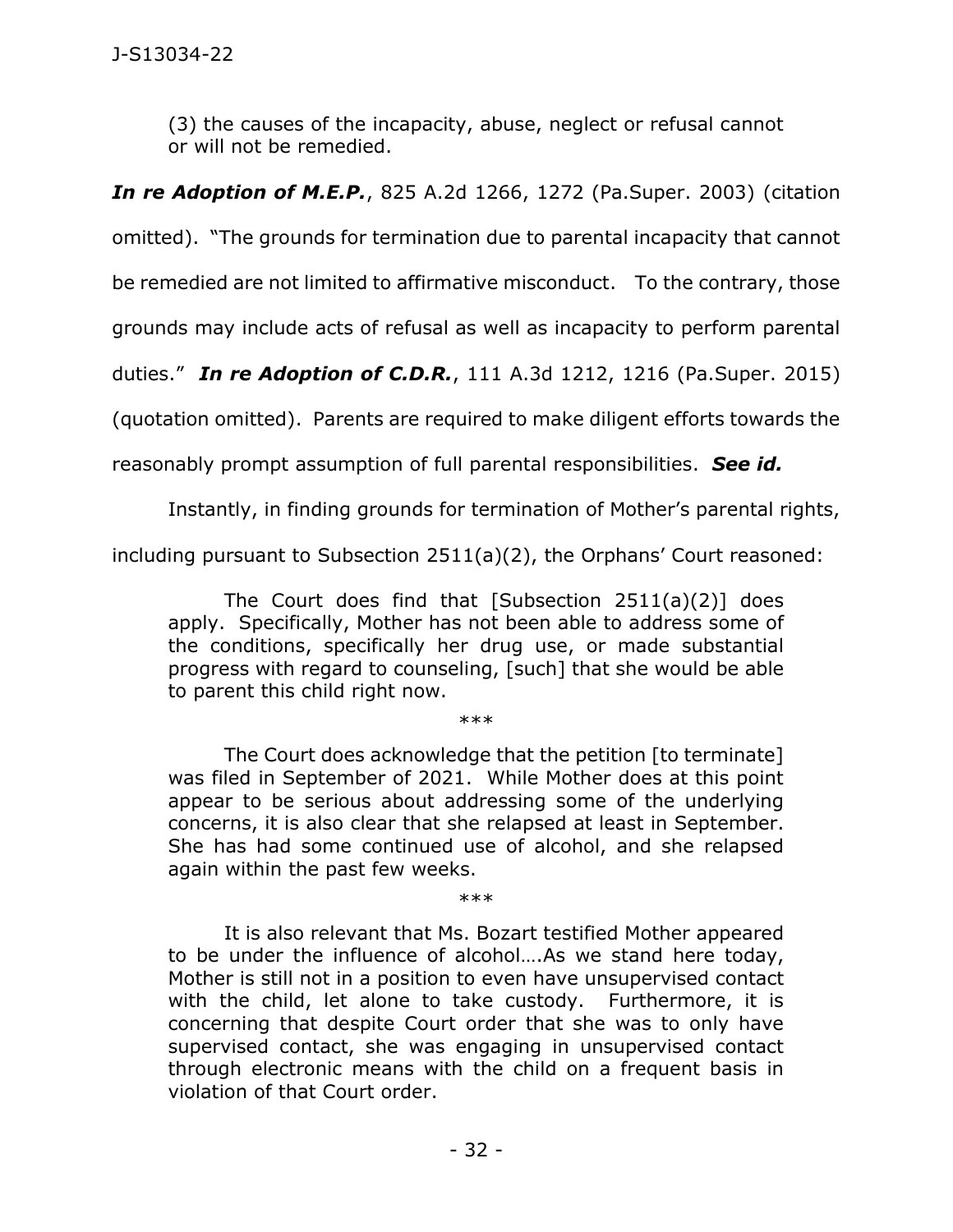She was also completely unaware of appropriate boundaries, triangulation, or splitting such that she was actually condoning, supporting and exacerbating behavior in the foster home on behalf of the child and undermining the child's placement in that home.

While Mother's counseling now is addressing codependency, healthy boundaries and healthy relationships, it is notable that Mother at some point described and noted that she needs to put an end to toxic relationships.

N.T., 12/14/21, at 119-20, 122-23.

Moreover, the Orphans' Court indicated:

Here, [Mother] admits to "play[ing] a part in" the Child's trauma he has experienced as a result of her behavior and, namely, her ongoing substance abuse issues. (N.T., 12/14/21, 92). [Mother] also admits to recent relapses in [the] summer [of] 2021, and as recently as November [of] 2021, just weeks before th[e] [Orphans'] Court's hearing on the issue. [*Id.* at] 88-90. [Mother] indicated that she has been in drug and alcohol counseling for a vast majority [of the past year]. While enrolled in drug and alcohol counseling, [Mother] received a DUI charge in March [of] 2021, which is currently pending in Adams County. As such, [Mother] is still struggling with issues related to the substance abuse disorder that substantially contributed to why this Child is dependent. These considerations, as well as other concerning matters on the record, causes the [Orphans'] Court great concern, and, therefore, the [Orphans'] Court must find that [Mother] has failed to remedy the alarming conditions such that she would be able to parent [Child].

Orphans' Court Opinion, filed 1/25/22, at 4.

We find no abuse of discretion or error of law. The record reveals that, while Mother had sporadic improvement, she has been unable to maintain her sobriety. While Child was in a foster home, Mother, without explanation, collected urine from Child. Further, without successfully addressing her own mental health, alcohol use, and substance abuse issues, Mother has been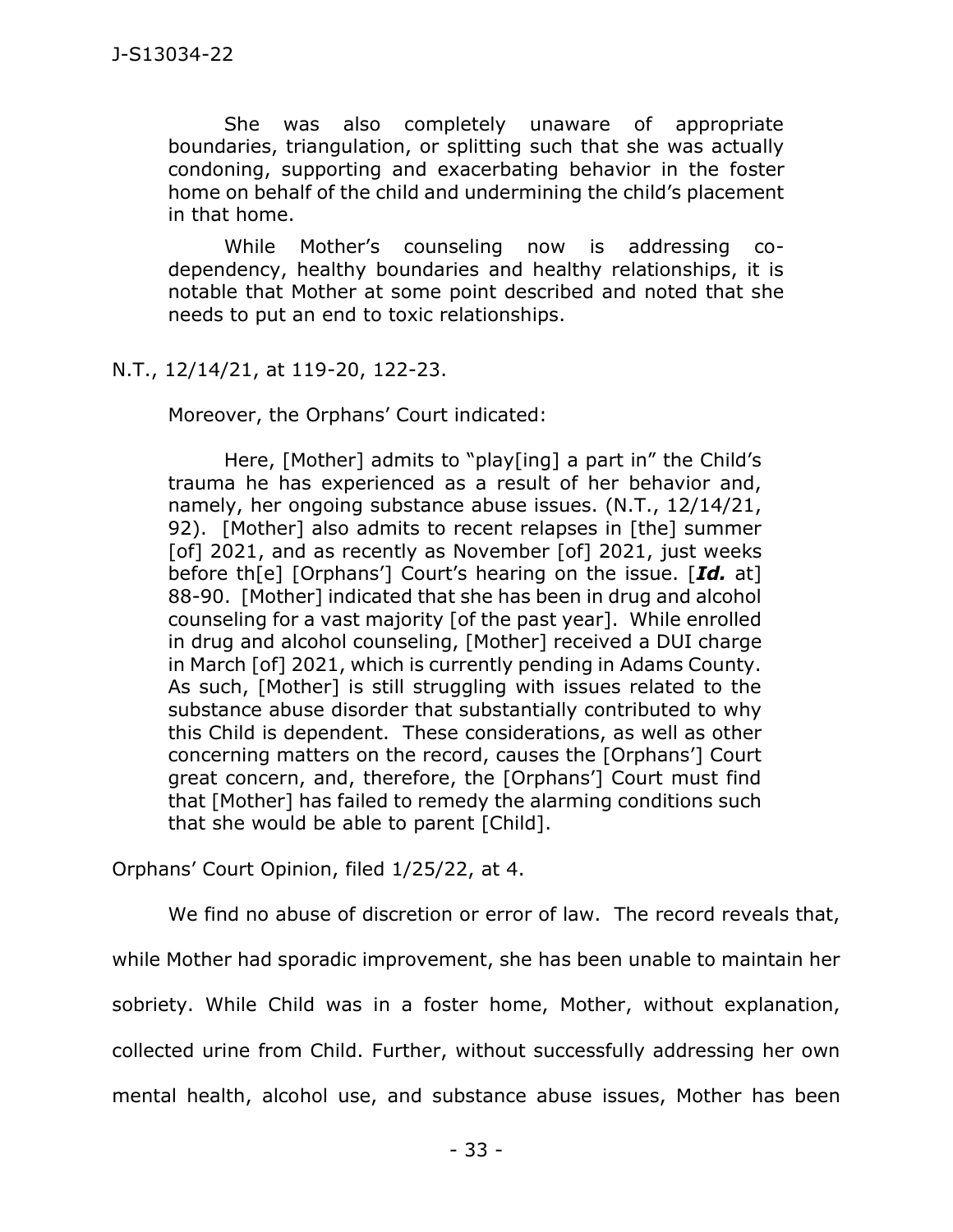unable to assist Child with his extensive mental and behavioral issues. Mother's visitation has remained supervised, and she has been unable to progress to unsupervised or partially supervised visitation.

We conclude the Orphans' Court did not abuse its discretion in ordering termination under Subsection 2511(a)(2). The record substantiates the conclusion that Mother's repeated and continued incapacity, abuse, neglect, or refusal has caused Child to be without essential parental control or subsistence necessary for his physical and mental well-being. *See In re Adoption of M.E.P.*, 825 A.2d at 1272. Moreover, Mother cannot or will not remedy this situation. *See id.* As we discern no abuse of discretion or error of law, we do not disturb the Orphans' Court's findings.

As this Court has stated, "[A] child's life cannot be held in abeyance while a parent attempts to attain the maturity necessary to assume parenting responsibilities. The court cannot and will not subordinate indefinitely a child's need for permanence and stability to a parent's claims of progress and hope for the future." *In re Adoption of R.J.S.*, 901 A.2d 502, 513 (Pa.Super. 2006).

As noted above, in order to affirm a termination of parental rights, we need only agree with the Orphan's Court as to any one Subsection of 2511(a) before assessing the determination under Subsection 2511(b), and we, therefore, need not address any further Subsections of 2511(a). *In re B.L.W.*, 843 A.2d at 384.

- 34 -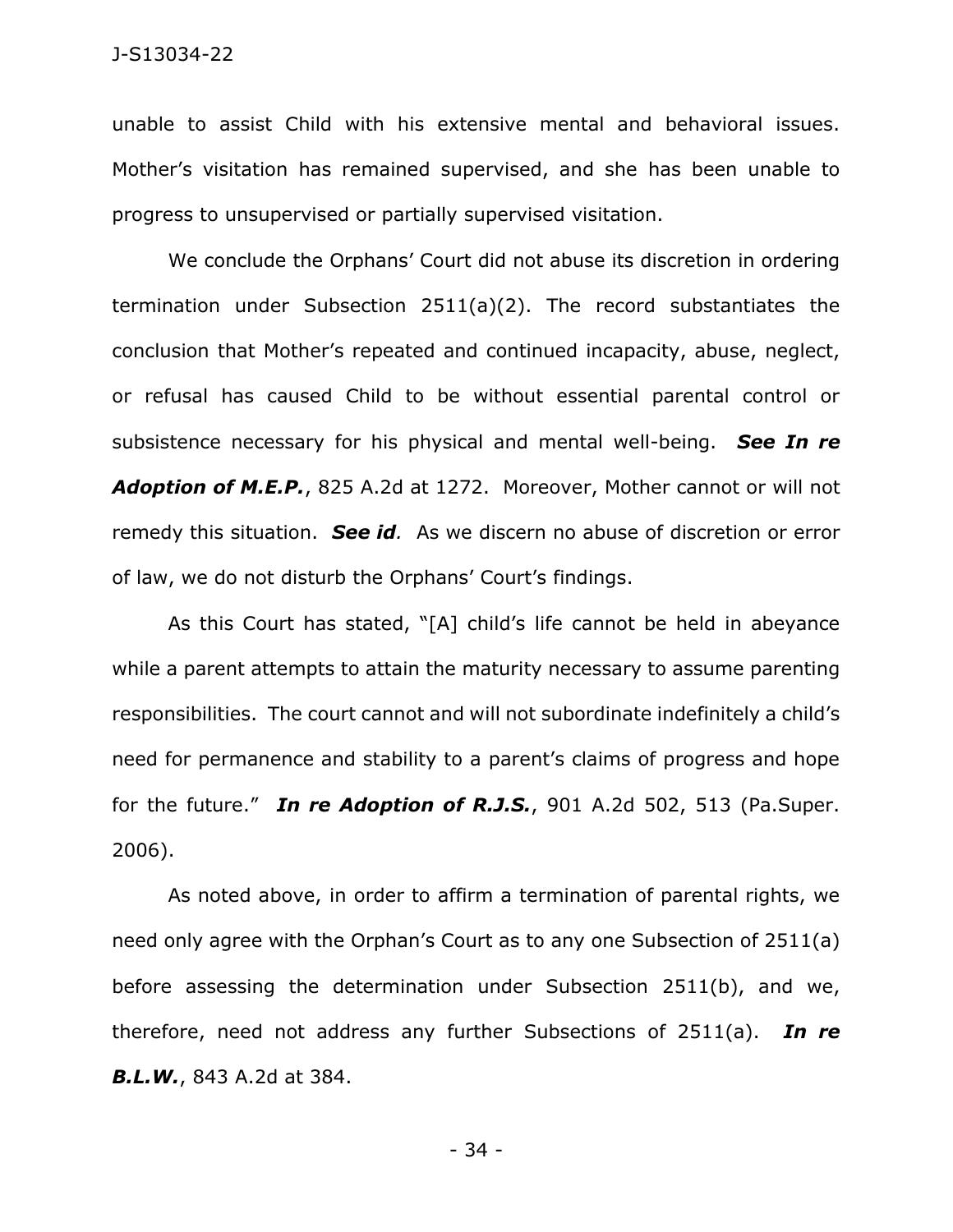We next determine whether termination was proper under Subsection

2511(b). As to Subsection 2511(b), our Supreme Court has stated as follows:

[I]f the grounds for termination under subsection (a) are met, a court "shall give primary consideration to the developmental, physical and emotional needs and welfare of the child." 23 Pa.C.S.[A.] § 2511(b). The emotional needs and welfare of the child have been properly interpreted to include "[i]ntangibles such as love, comfort, security, and stability." In *In re E.M. [a/k/a E.W.C. & L.M. a/k/a L.C., Jr.]*, [533 Pa. 115, 123, 620 A.2d 481, 485 (1993)], th[e] Court held that the determination of the child's "needs and welfare" requires consideration of the emotional bonds between the parent and child. The "utmost attention" should be paid to discerning the effect on the child of permanently severing the parental bond. However, as discussed below, evaluation of a child's bonds is not always an easy task.

*In re T.S.M.*, 620 Pa. at 628, 71 A.3d at 267 (quotation and citation omitted).

"In cases where there is no evidence of any bond between the parent and child, it is reasonable to infer that no bond exists. The extent of any bond analysis, therefore, necessarily depends on the circumstances of the particular case." *In re K.Z.S.*, 946 A.2d 753, 762-63 (Pa.Super. 2008) (citation omitted).

When evaluating a parental bond, "the court is not required to use expert testimony. Social workers and caseworkers can offer evaluations as well. Additionally, Subsection 2511(b) does not require a formal bonding evaluation." *In re Z.P.*, 994 A.2d 1108, 1121 (Pa.Super. 2010) (citations omitted).

Moreover,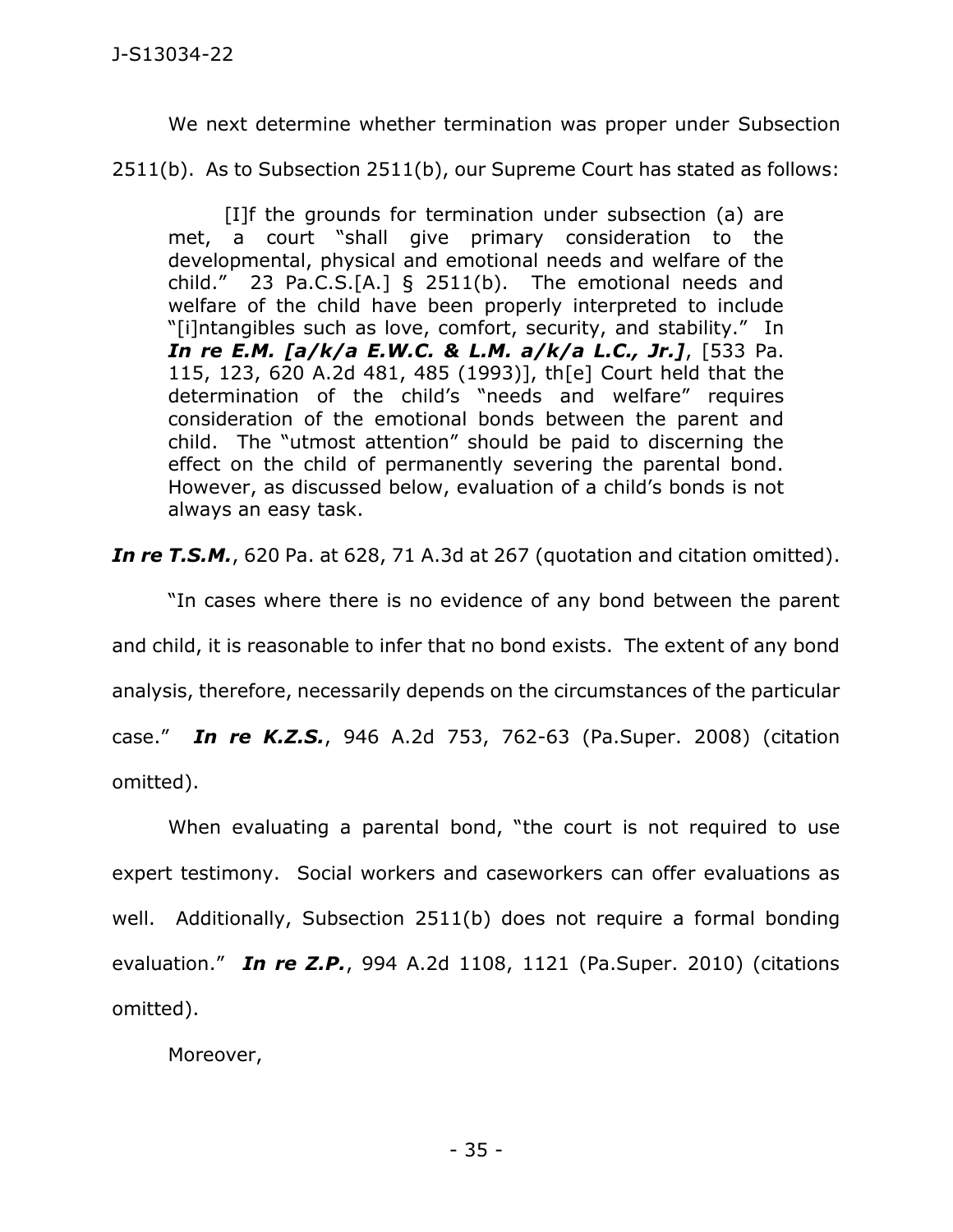While a parent's emotional bond with his or her child is a major aspect of the Subsection 2511(b) best-interest analysis, it is nonetheless only one of many factors to be considered by the court when determining what is in the best interest of the child.

[I]n addition to a bond examination, the [orphans'] court can equally emphasize the safety needs of the child, and should also consider the intangibles, such as the love, comfort, security, and stability the child might have with the foster parent….

*In re Adoption of C.D.R.*, 111 A.3d at 1219 (quotation marks and quotations

omitted).

In determining that termination of Mother's parental rights favors Child's

needs and welfare under Subsection 2511(b), the Orphans' Court stated:

[T]he Court next turns to whether termination would best serve the best interests of the child....[C]learly, dependency has existed in the past and for a period of 20 months[.]…The problem, though, arises because there does appear to be a strong bond between Mother and the child. The problem with a strong bond is that if that bond involves someone who is toxic, the strength of the bond increases the level of toxicity that flows to the child.

In this case, Mother's failure to recognize her codependency, her failure to make healthy relationship decisions, her failure to set appropriate boundaries, her failure to follow Court orders with regard to her substance abuse, her drug testing, her mental health, her counseling, her use of gifts involves substantial rationalizations that do not hold up under scrutiny and make her continued contact toxic.

In looking at the opinion of the child, it is clear that he wants to be with his mom, but the Court must also look at the reasoning behind that preference. Notably, when his counsel was stating [her] opinion, he indicated that everything is good about her. We know that not to be true. If he were really seeing mom for who she is and addressing the negatives in his past, which he is not doing, that may affect where he is and what his opinion is at this point.

It is clear that he does not want to be seen as a reason for the termination. He has done everything in his power so that he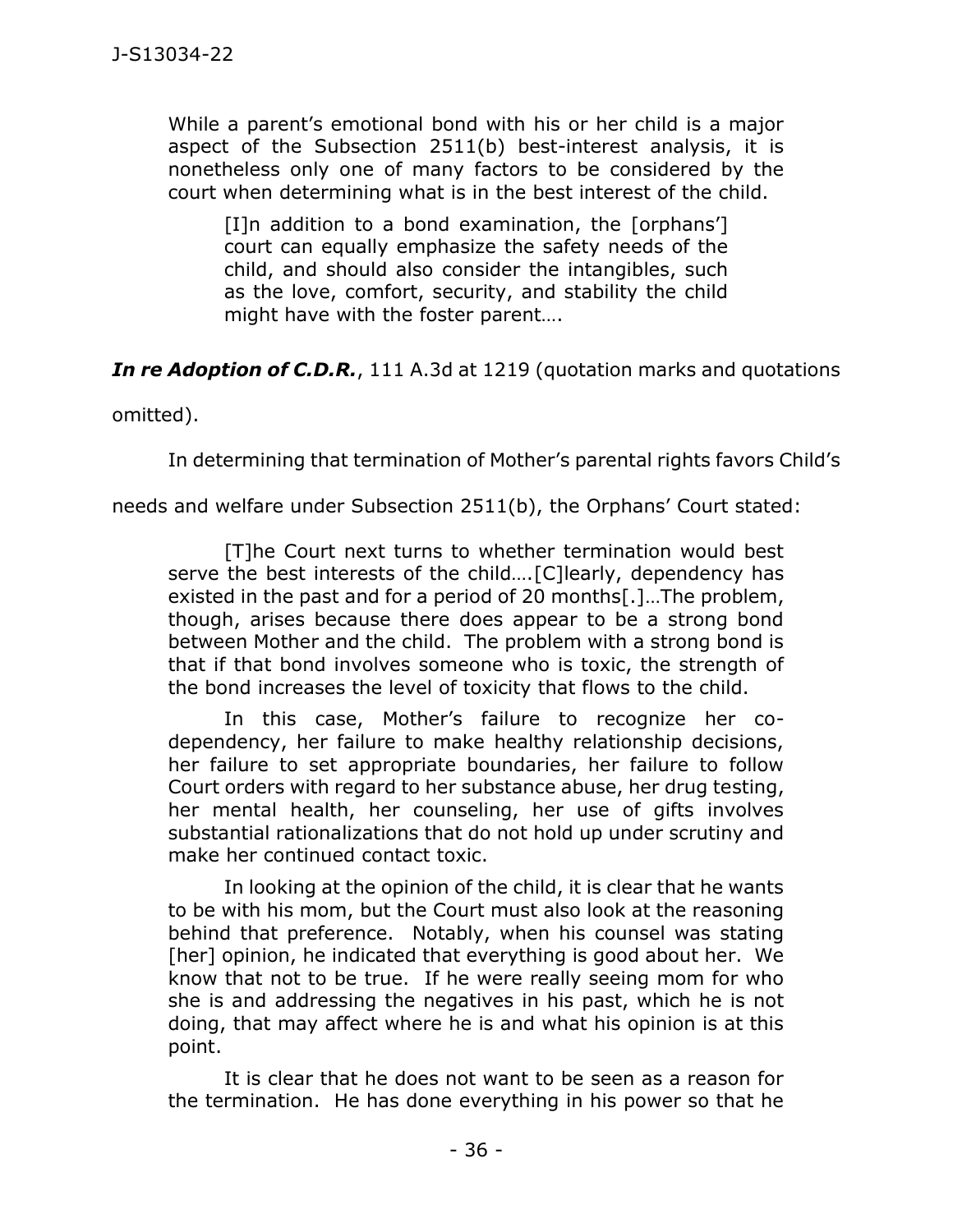would not need to feel guilty about Mother's situation, but that is not his responsibility.

If this were an adult who were involved with someone who had this level of continued relapse, the Court would be saying to this adult, why, why are you in this relationship and exposing yourself to the continued toxicity. It is our job to cut that tie for [Child].

That is even more significant because his very well being in terms of his housing, education, welfare, mental health, exposure to trauma is based on Mother's ability to maintain her sobriety, which she is clearly to date unable to do.

In summary, this child does have a strong bond with his mother. However, that bond is toxic. It is not permitting him to be successful in his foster care placements nor allowing him to move forward to permanency. Therefore, it is clearly in his best interest at this point in time to terminate Mother's parental rights.

N.T., 12/14/21, at 124-26.

Moreover, the Orphans' Court reasoned:

The developmental, physical, and emotional needs and welfare of the child would not be met with [Mother]. It is in the Child's best interest that parental rights of [Mother] be terminated. The Child has been exposed to traumatic events involving substance abuse and domestic violence while in [Mother's] care. Exhibits from Hoffman Homes, where the Child is currently placed, showed disruptive mood dysregulation, attention deficit/hyperactivity disorder, a possible autism spectrum disorder, past physical abuse, past sexual abuse, some sexual acting out including the use of pornography, and selfinjurious behavior. (N.T., 12/14/21, 43-33). Mother is in no position to effectively address the Child's needs in these areas. Mother has clearly shown an inability to address her own issues, especially her inability to maintain sobriety, so th[e] Court does not see a way in which she could effectively address the great needs or attention the Child requires. Also, many of the Child's issues are a result of environmental factors from which Mother has failed to protect the Child, and probably herself, while the Child was under her care. She has not shown improvement in understanding protective capacity.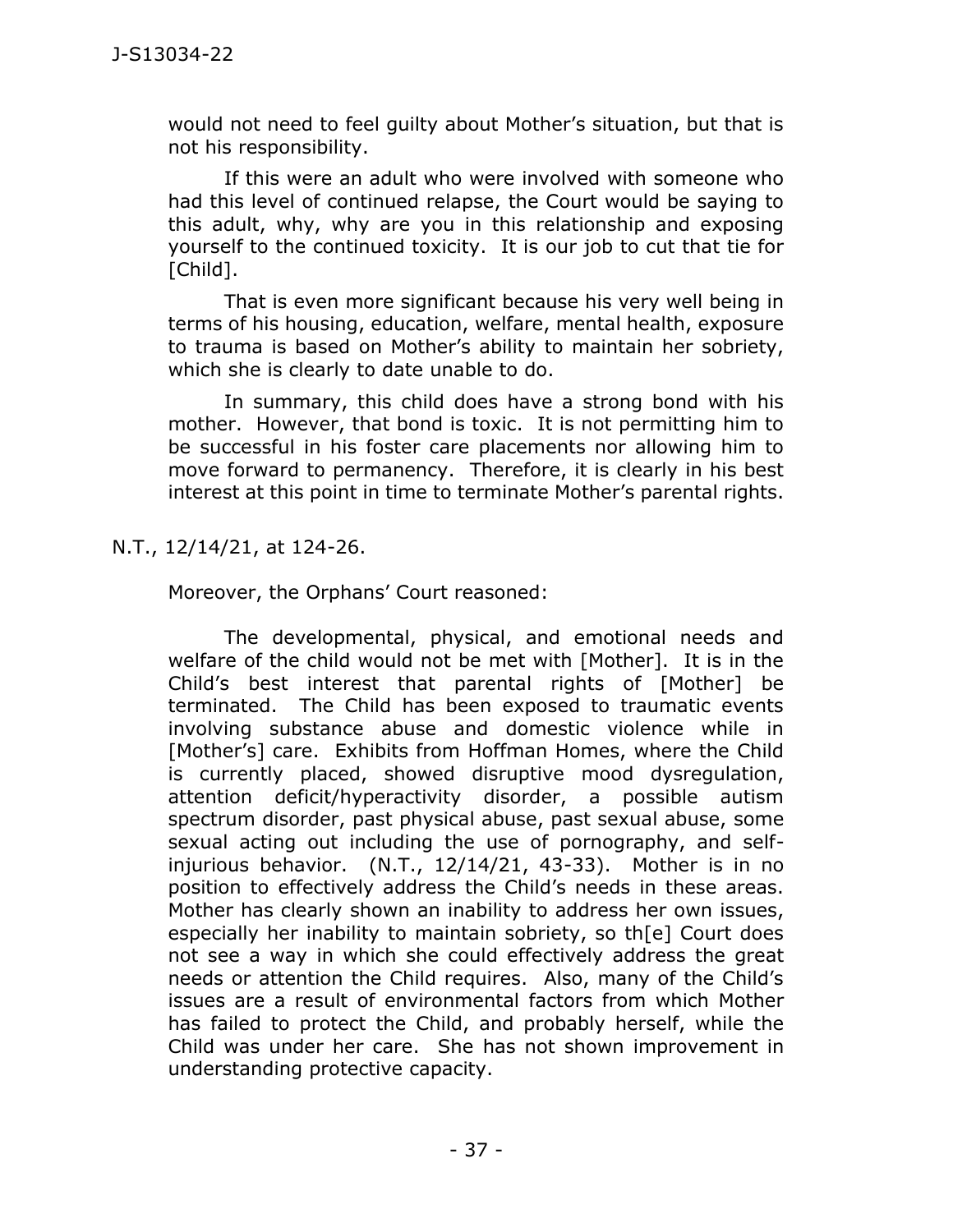As to the relationship between Mother and the Child, the relationship is toxic. Th[e] Court is greatly concerned about "the **nature** and status of the emotional bond between parent and child." *In re L.M.*, 923 A.2d 505, 511 (Pa.Super. 2007). Although there seems to be a strong bond between Mother and the Child, the bond has reached a toxic level due to Mother's behavior. [Mother] has failed to recognize her co-dependency issues, failed to form healthy relationships, failed to set appropriate boundaries with the Child, failed to follow Court orders with her substance abuse issues, drug testing, mental health, and counseling. Additionally, the Child struggles with demanding gifts, as well as wanting items versus seeking a relationship and togetherness with Mother. On multiple occasions during supervised visits, the Child quickly asked Mother for items, money, or other gifts. When the Child did not receive a response that he wanted, the Child became angry and argumentative. (N.T., 12/14/21, 9-11). Not only did Mother attempt to win the affection of the Child through gifts, she also frequently engaged in unsupervised contact with the Child through electronic means in violation of a Court order.

\*\*\*

The developmental, physical, and emotional needs and welfare of the Child will not be met by Mother given her ongoing extensive personal issues. She has shown very little indication, if any, of improving upon her personal issues that have led to greatly concerning trauma for the Child. Finally, although there is a strong bond between Mother and the Child, the bond is an unhealthy one due to Mother's inappropriate behavior toward the Child and unhealthy rationalizations.

Orphans' Court Opinion, filed 1/25/22, at 7-9 (bold in original).

We conclude the Orphans' Court did not abuse its discretion in finding

that Child's developmental, physical, and emotional needs and welfare favor

termination of parental rights pursuant to Subsection 2511(b). *See T.S.M.*,

620 Pa. at 628, 71 A.3d at 267.

To the extent Mother contends the Orphans' Court did not adequately

consider the bond between her and Child, we disagree. The Orphans' Court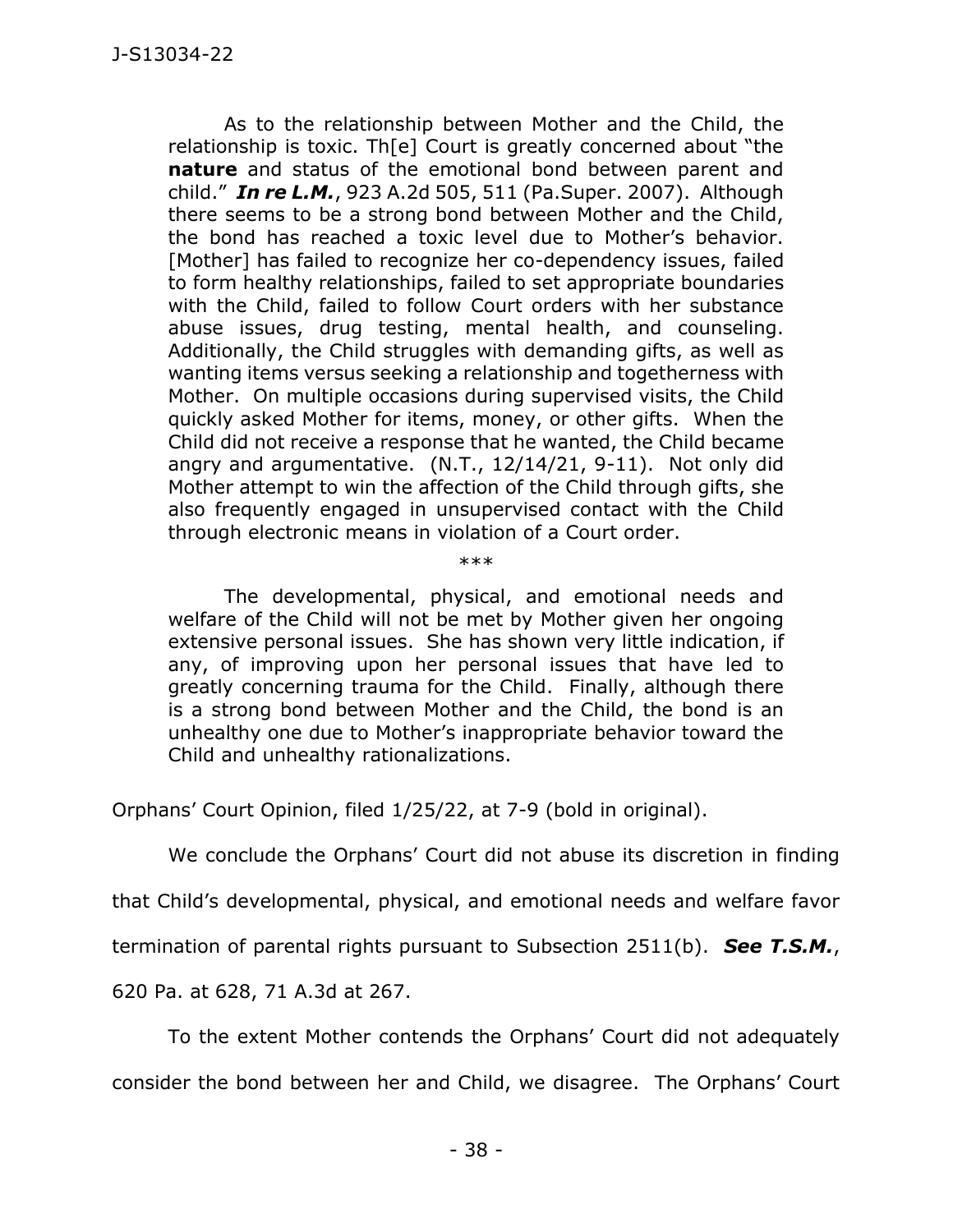properly considered in depth the nature and extent of the bond in determining that termination of Mother's parental rights was in Child's best interests. While Mother may profess to love Child, a parent's own feelings of love and affection for a child, alone, will not preclude termination of parental rights. *In re Z.P.*, 994 A.2d at 1121. Child is entitled to permanency and stability. As we have stated, a child's life "simply cannot be put on hold in the hope that [a parent] will summon the ability to handle the responsibilities of parenting." *Id*. at 1125. Rather, "a parent's basic constitutional right to the custody and rearing of [her] child is converted, upon the failure to fulfill his or her parental duties, to the child's right to have proper parenting and fulfillment of his or her potential in a permanent, healthy, safe environment." *In re B., N.M.*, 856 A.2d 847, 856 (Pa.Super. 2004) (citation omitted).

Accordingly, based upon our review of the record, we find no abuse of discretion and conclude that the Orphans' Court properly terminated Mother's parental rights under 23 Pa.C.S.A.  $\S$  2511(a)(2) and (b).<sup>3</sup>

Next, Mother argues the Orphans' Court abused its discretion in changing the goal of the dependency proceedings from reunification to adoption. Because we have concluded the Orphans' Court did not abuse its

\_\_\_\_\_\_\_\_\_\_\_\_\_\_\_\_\_\_\_\_\_\_\_\_\_\_\_\_\_\_\_\_\_\_\_\_\_\_\_\_\_\_\_\_

<sup>&</sup>lt;sup>3</sup> We note that Mother presents challenges to the credibility of various witnesses, as well as the Orphans' Court's factual findings. As indicated *supra*, the Orphans' Court is free to make credibility determinations. *In re M.G.*, *supra*. Further, we conclude competent evidence supports the Orphans' Court's findings, and thus, we must accept the factual findings. *Id.*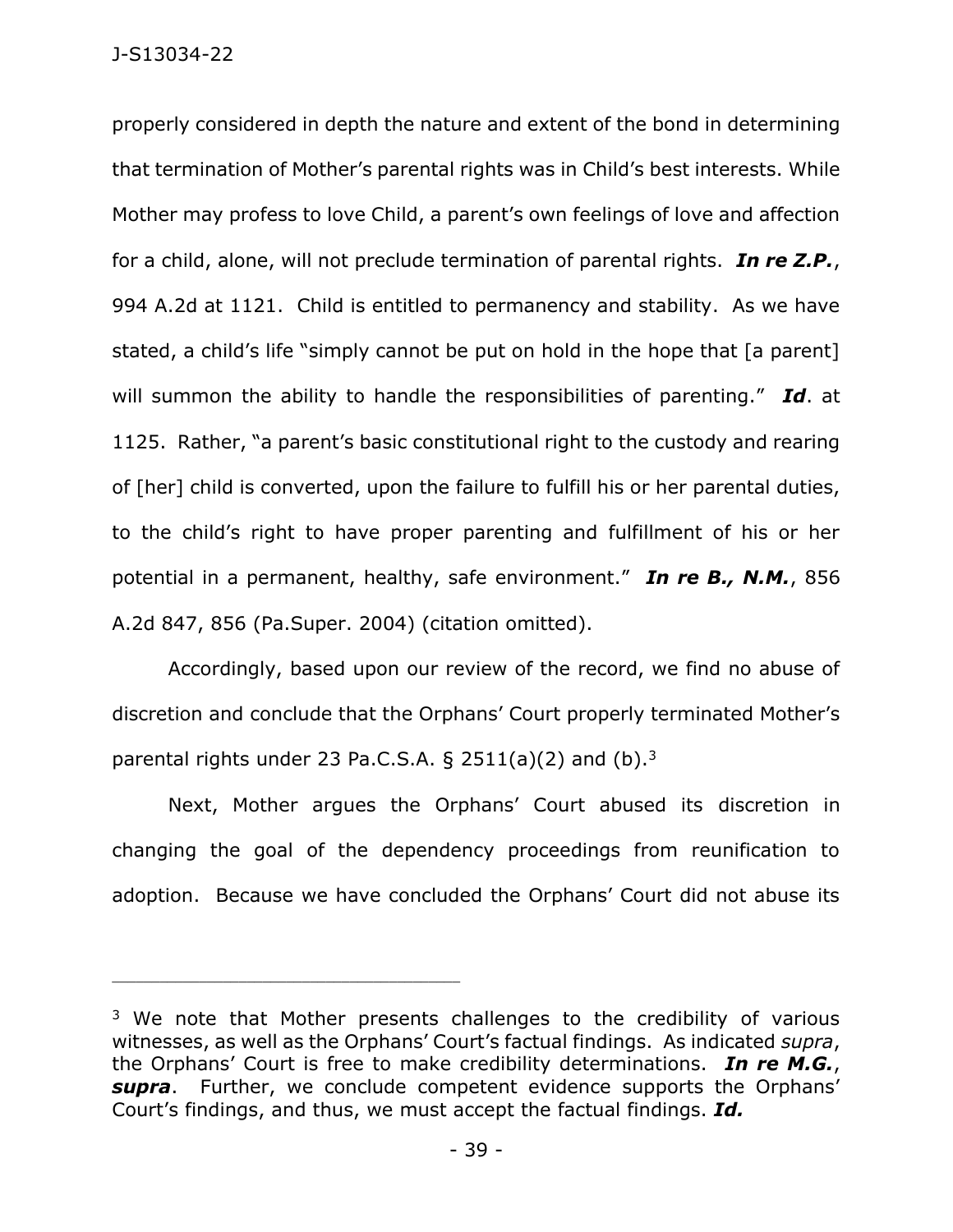discretion in granting the petition to terminate Mother's parental rights, this issue is moot. *In re Adoption of A.H.*, 247 A.3d 439, 446 (Pa.Super. 2021) ("[T]he effect of our decision to affirm the orphans' court's termination decree necessary renders moot the dependency court's decision to change the [c]hild's goal to adoption.") (citation omitted)). Accordingly, we affirm the order changing the permanency goal from reunification to adoption.

Even if we were to reach the merits of this issue, we would conclude that no relief is due. The purpose of the Juvenile Act is to "preserve the unity of the family whenever possible or to provide another alternative permanent family when the unity of the family cannot be maintained." [42 Pa.C.S.A. §](https://1.next.westlaw.com/Link/Document/FullText?findType=L&pubNum=1000262&cite=PA42S6301&originatingDoc=I9b36a7d0fedd11eb8c52d94e16ea0056&refType=SP&originationContext=document&transitionType=DocumentItem&ppcid=58c2e8894a434b789693c78a9e1baf89&contextData=(sc.Keycite)#co_pp_3fed000053a85)  [6301\(b\)\(1\)](https://1.next.westlaw.com/Link/Document/FullText?findType=L&pubNum=1000262&cite=PA42S6301&originatingDoc=I9b36a7d0fedd11eb8c52d94e16ea0056&refType=SP&originationContext=document&transitionType=DocumentItem&ppcid=58c2e8894a434b789693c78a9e1baf89&contextData=(sc.Keycite)#co_pp_3fed000053a85). The Act is additionally intended to "prevent children from languishing indefinitely in foster care, with its inherent lack of permanency, normalcy, and long-term parental commitment." *In re N.C.*[, 909 A.2d 818,](https://1.next.westlaw.com/Link/Document/FullText?findType=Y&serNum=2010433542&pubNum=0000162&originatingDoc=I9b36a7d0fedd11eb8c52d94e16ea0056&refType=RP&fi=co_pp_sp_162_823&originationContext=document&transitionType=DocumentItem&ppcid=58c2e8894a434b789693c78a9e1baf89&contextData=(sc.Keycite)#co_pp_sp_162_823)  [823 \(Pa.Super. 2006\).](https://1.next.westlaw.com/Link/Document/FullText?findType=Y&serNum=2010433542&pubNum=0000162&originatingDoc=I9b36a7d0fedd11eb8c52d94e16ea0056&refType=RP&fi=co_pp_sp_162_823&originationContext=document&transitionType=DocumentItem&ppcid=58c2e8894a434b789693c78a9e1baf89&contextData=(sc.Keycite)#co_pp_sp_162_823)

An agency is also not required to offer services indefinitely, where a parent is unable to properly apply the instruction provided. However, an agency must redirect its efforts towards placing the child in an adoptive home only after the child welfare agency has made reasonable efforts to return a foster child to his or her biological parent, but those efforts have failed[.]

# *In the Interest of T.M.W.*[, 232 A.3d 937, 947 \(Pa.Super. 2020\).](https://1.next.westlaw.com/Link/Document/FullText?findType=Y&serNum=2050997862&pubNum=0007691&originatingDoc=I9b36a7d0fedd11eb8c52d94e16ea0056&refType=RP&fi=co_pp_sp_7691_947&originationContext=document&transitionType=DocumentItem&ppcid=58c2e8894a434b789693c78a9e1baf89&contextData=(sc.Keycite)#co_pp_sp_7691_947)

When deciding whether to change the permanency goal in a dependency action, Subsection 6351(f) of the Juvenile Act requires the orphans' court to consider: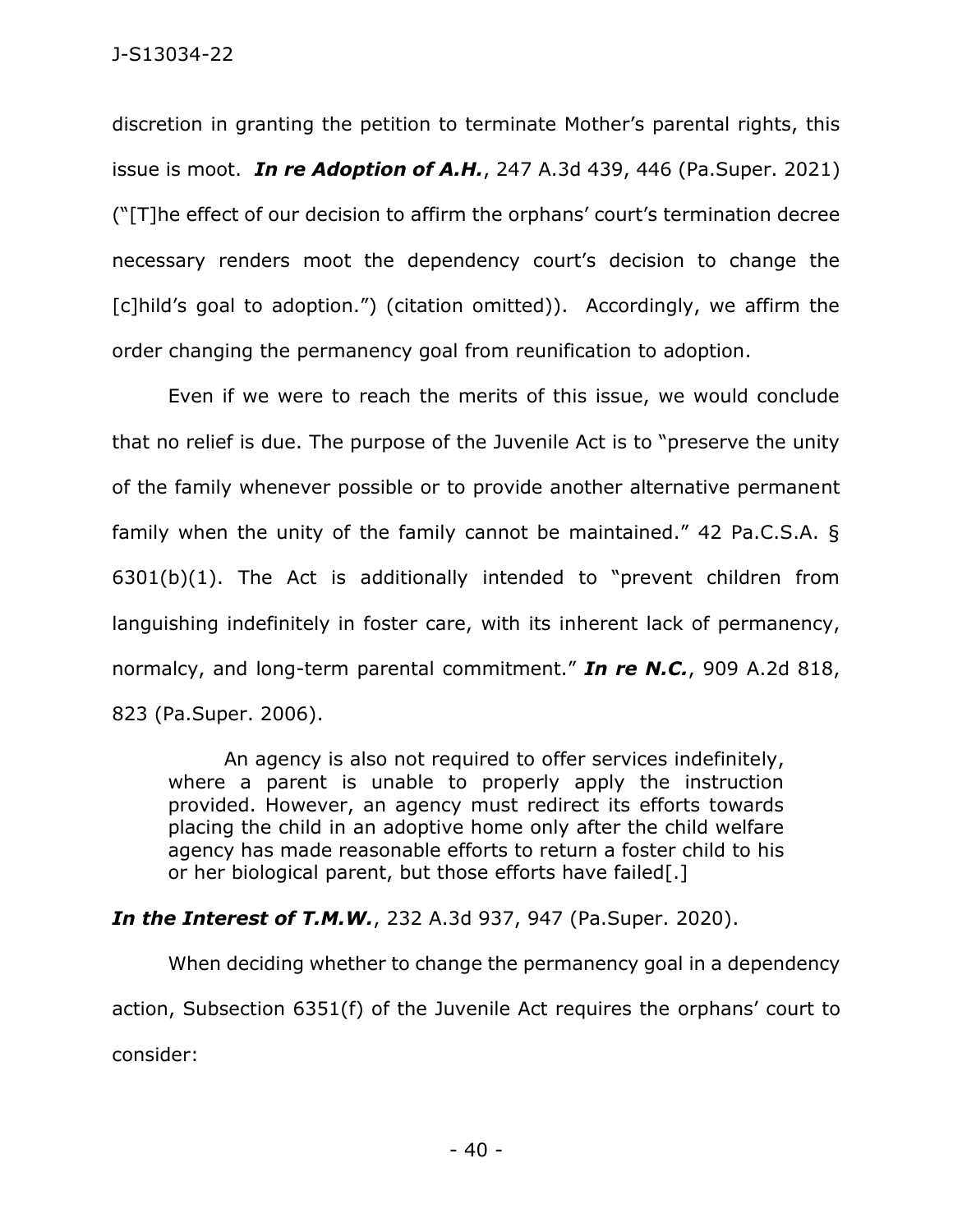(1) the continuing necessity for and appropriateness of the placement; (2) the extent of compliance with the family service plan; (3) the extent of progress made towards alleviating the circumstances which necessitated the original placement; (4) the appropriateness and feasibility of the current placement goal for the children; (5) a likely date by which the goal for the child might be achieved; (6) the child's safety; and (7) whether the child has been in placement for at least fifteen of the last twenty-two months.

*In Interest of L.T.*[, 158 A.3d 1266, 1277 \(Pa.Super. 2017\)](https://1.next.westlaw.com/Link/Document/FullText?findType=Y&serNum=2041413114&pubNum=0007691&originatingDoc=I9b36a7d0fedd11eb8c52d94e16ea0056&refType=RP&fi=co_pp_sp_7691_1277&originationContext=document&transitionType=DocumentItem&ppcid=58c2e8894a434b789693c78a9e1baf89&contextData=(sc.Keycite)#co_pp_sp_7691_1277) (quotation omitted).

Additionally, a court is required to provide compelling reasons why it is not in the best interest of the child to return to his or her parents and to instead be placed for adoption. *See* 42 Pa.C.S.A. [§ 6351\(f.1\)\(5\)\(iv\)\(C\).](https://1.next.westlaw.com/Link/Document/FullText?findType=L&pubNum=1000262&cite=PA42S6351&originatingDoc=I9b36a7d0fedd11eb8c52d94e16ea0056&refType=SP&originationContext=document&transitionType=DocumentItem&ppcid=58c2e8894a434b789693c78a9e1baf89&contextData=(sc.Keycite)#co_pp_68ca0000bc904) The child's best interest, safety, permanency and well-being must take precedence over all other considerations in a goal change proceeding. *[In re R.M.G.](https://1.next.westlaw.com/Link/Document/FullText?findType=Y&serNum=2022237421&pubNum=0000162&originatingDoc=I9b36a7d0fedd11eb8c52d94e16ea0056&refType=RP&fi=co_pp_sp_162_347&originationContext=document&transitionType=DocumentItem&ppcid=58c2e8894a434b789693c78a9e1baf89&contextData=(sc.Keycite)#co_pp_sp_162_347)*, 997 [A.2d 339, 347 \(Pa.Super. 2010\)](https://1.next.westlaw.com/Link/Document/FullText?findType=Y&serNum=2022237421&pubNum=0000162&originatingDoc=I9b36a7d0fedd11eb8c52d94e16ea0056&refType=RP&fi=co_pp_sp_162_347&originationContext=document&transitionType=DocumentItem&ppcid=58c2e8894a434b789693c78a9e1baf89&contextData=(sc.Keycite)#co_pp_sp_162_347). The parent's rights are secondary and a goal change to adoption may be appropriate, even under circumstances where a parent substantially complies with a reunification plan. *Id.* A court cannot "subordinate indefinitely a child's need for permanence and stability to a parent's claim of progress and hope for the future." *Id.* (quotation omitted).

In case *sub judice*, there is clear and convincing evidence in the record to support the Orphans' Court conclusion that a change in permanency was in the best interests of Child. The Orphans' Court recounted on the record that Child has been in placement for at least fifteen of the last twenty-two months. Mother has demonstrated an inability to provide a safe environment for Child,